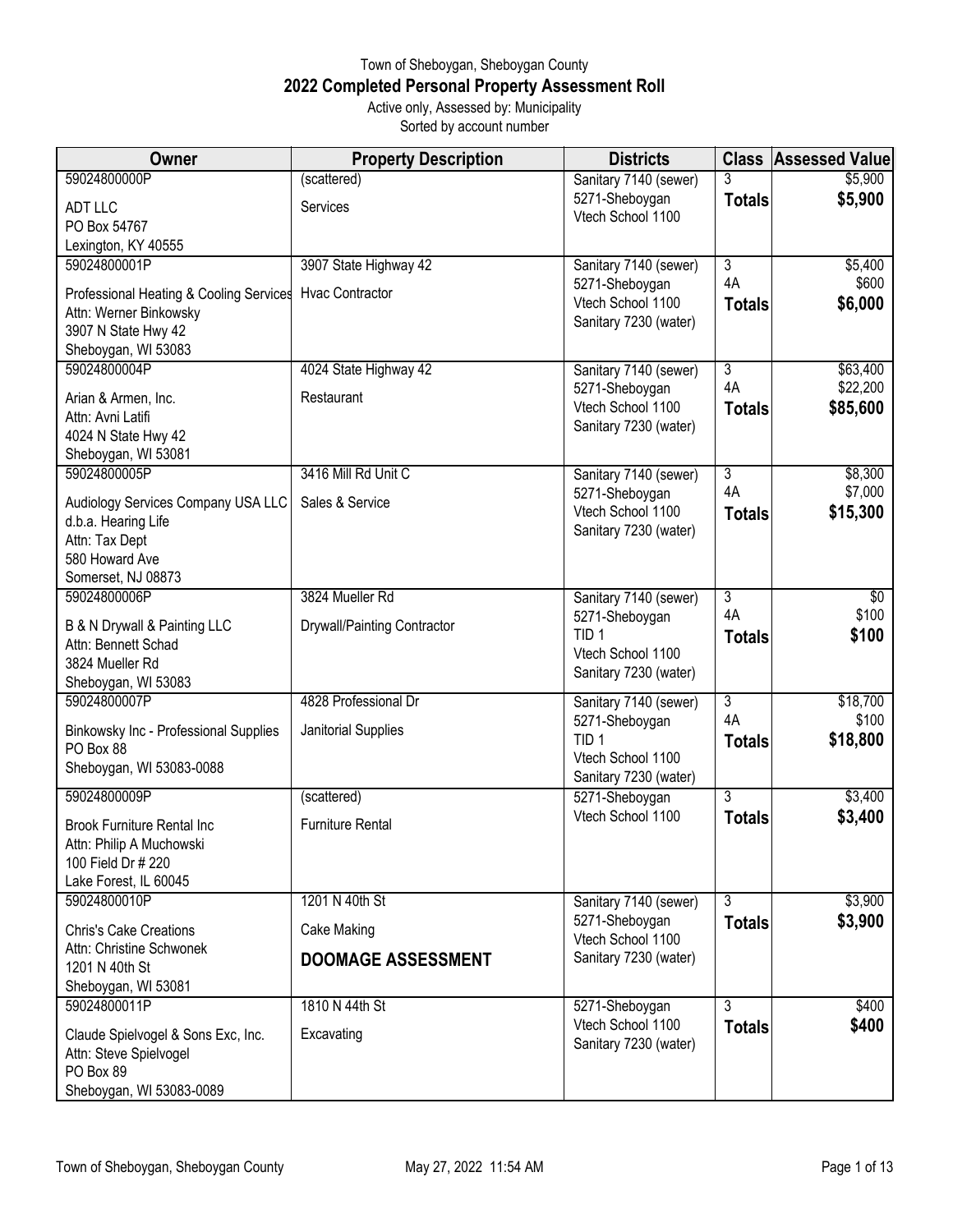| Owner                                        | <b>Property Description</b> | <b>Districts</b>      | <b>Class</b>   | <b>Assessed Value</b> |
|----------------------------------------------|-----------------------------|-----------------------|----------------|-----------------------|
| 59024800012P                                 | (scattered)                 | 5271-Sheboygan        |                | \$2,100               |
| The Coca-Cola Company                        | Leasing                     | Vtech School 1100     | <b>Totals</b>  | \$2,100               |
| Attn: Fountain Property Tax - NAT-8          |                             |                       |                |                       |
| PO Box 1734                                  |                             |                       |                |                       |
| Atlanta, GA 30301                            |                             |                       |                |                       |
| 59024800013P                                 | 4210 State Highway 42       | Sanitary 7140 (sewer) | $\overline{3}$ | \$30,200              |
| Wisconsin Bank & Trust                       | <b>Financial Services</b>   | 5271-Sheboygan        | 4A             | \$19,200              |
| 700 Locust St Ste 400                        |                             | Vtech School 1100     | <b>Totals</b>  | \$49,400              |
| Dubuque, IA 52001                            |                             | Sanitary 7230 (water) |                |                       |
| 59024800014P                                 | 4228 Kadlec Dr              | Sanitary 7140 (sewer) | $\overline{3}$ | \$600                 |
|                                              |                             | 5271-Sheboygan        | 4A             | \$2,500               |
| SL Sheboygan LLC<br>d.b.a. Countryside Manor | <b>Retirement Living</b>    | Vtech School 1100     | <b>Totals</b>  | \$3,100               |
| Attn: JLL Valuation & Advisory Services      | <b>DOOMAGE ASSESSMENT</b>   | Sanitary 7230 (water) |                |                       |
| PO Box 56607                                 |                             |                       |                |                       |
| Atlanta, GA 30343                            |                             |                       |                |                       |
| 59024800015P                                 | 4111 State Highway 42       | Sanitary 7140 (sewer) | $\overline{3}$ | \$2,200               |
| <b>Concept Motors</b>                        | <b>Used Car Sales</b>       | 5271-Sheboygan        | 4A             | \$900                 |
| Attn: Michael Olson                          |                             | TID <sub>1</sub>      | <b>Totals</b>  | \$3,100               |
| 4111 N State Hwy 42                          |                             | Vtech School 1100     |                |                       |
| Sheboygan, WI 53083                          |                             | Sanitary 7230 (water) |                |                       |
| 59024800016P                                 | 3410 Mill Rd Unit A         | Sanitary 7140 (sewer) | 4A             | \$800                 |
| Creative Art & Framing Inc                   | Retail                      | 5271-Sheboygan        | <b>Totals</b>  | \$800                 |
| Attn: Amy Harmelink                          |                             | Vtech School 1100     |                |                       |
| 3410 Mill Rd                                 | <b>DOOMAGE ASSESSMENT</b>   | Sanitary 7230 (water) |                |                       |
| Sheboygan, WI 53083-2058                     |                             |                       |                |                       |
| 59024800017P                                 | 4912 Vanguard Dr            | Sanitary 7140 (sewer) | $\overline{3}$ | \$28,800              |
| <b>Bulk Petroleum Corporation</b>            | Service Station             | 5271-Sheboygan        | <b>Totals</b>  | \$28,800              |
| d.b.a. Dhaliwal Trust #4250                  |                             | Vtech School 1100     |                |                       |
| 9653 N Granville Rd                          |                             | Sanitary 7230 (water) |                |                       |
| Mequon, WI 53097                             |                             |                       |                |                       |
| 59024800018P                                 | 4122 Driftwood Ct           | Sanitary 7140 (sewer) | 4A             | \$200                 |
| Mapledale Apartments, LLC                    | <b>Apt Rentals</b>          | 5271-Sheboygan        | <b>Totals</b>  | \$200                 |
| 2990 Universal St Ste A                      |                             | Vtech School 1100     |                |                       |
| Oshkosh, WI 54904                            |                             | Sanitary 7230 (water) |                |                       |
| 59024800019P                                 | 4122 Driftwood Ct           | Sanitary 7140 (sewer) | 4A             | \$200                 |
| Mapledale Senior Housing                     | <b>Apt Rentals</b>          | 5271-Sheboygan        | <b>Totals</b>  | \$200                 |
| 2990 Universal St Ste A                      |                             | Vtech School 1100     |                |                       |
| Oshkosh, WI 54904                            |                             | Sanitary 7230 (water) |                |                       |
| 59024800020P                                 | 3624 Kohler Memorial Dr     | Sanitary 7140 (sewer) | $\overline{3}$ | \$11,000              |
| Van Horn Chevrolet of Plymouth               | Car Sales                   | 5271-Sheboygan        | 4A             | \$100                 |
| W5073 Co Rd O                                |                             | Vtech School 1100     | <b>Totals</b>  | \$11,100              |
| Plymouth, WI 53073                           |                             | Sanitary 7230 (water) |                |                       |
| 59024800021P                                 | 4409 State Highway 42       | Sanitary 7140 (sewer) | 3              | \$53,100              |
| Grand Star, LLC                              | Restaurant                  | 5271-Sheboygan        | <b>Totals</b>  | \$53,100              |
| d.b.a. Hardees                               |                             | Vtech School 1100     |                |                       |
| Attn: Jon Munger                             |                             | Sanitary 7230 (water) |                |                       |
| 3112 Golf Rd                                 |                             |                       |                |                       |
| Eau Claire, WI 54701                         |                             |                       |                |                       |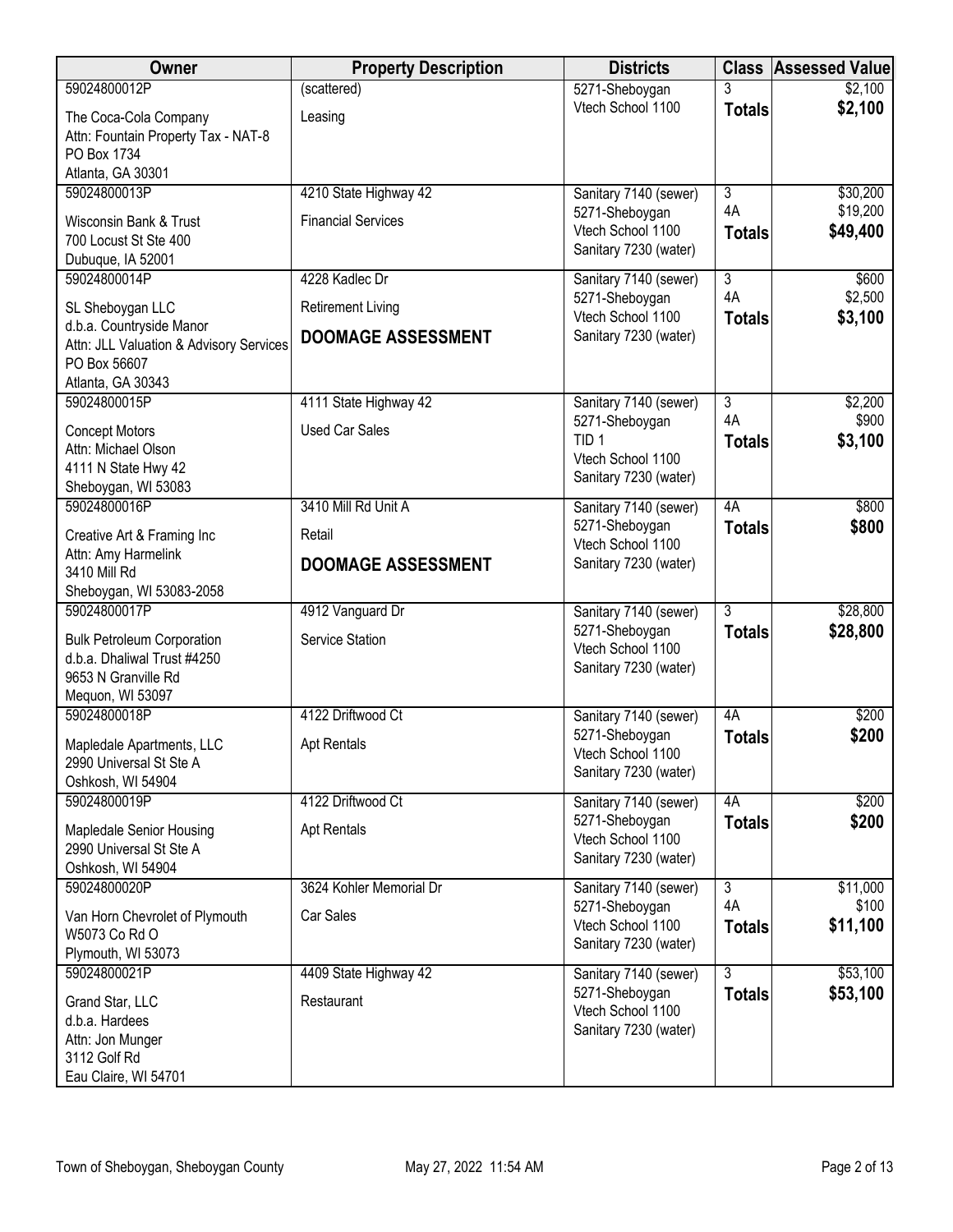| \$2,900<br>5271-Sheboygan<br><b>Totals</b><br>Satellite TV<br>DISH Network, LLC<br>Vtech School 1100<br>PO Box 6623<br>Sanitary 7230 (water)<br>Englewood, CO 80155<br>59024800024P<br>5300 State Highway 42<br>4A<br>\$100<br>Sanitary 7140 (sewer)<br>5271-Sheboygan<br>\$100<br><b>Totals</b><br><b>Event Solutions LLC</b><br>Advertising/Event Signage<br>TID <sub>1</sub><br>3327 Hecker Rd<br>Vtech School 1100<br><b>DOOMAGE ASSESSMENT</b><br>Manitowoc, WI 54220<br>Sanitary 7230 (water)<br>59024800025P<br>2412 N 44th St<br>\$7,600<br>3<br>5271-Sheboygan<br>4A<br>\$400<br>Vtech School 1100<br>Conservation<br>Farmer's & Sportsmen's Club<br>\$8,000<br>Sanitary 7230 (water)<br><b>Totals</b><br>2412 N 44th St<br>Sheboygan, WI 53083-3460<br>59024800027P<br>4024 State Highway 42<br>$\overline{3}$<br>\$1,100<br>Sanitary 7140 (sewer)<br>4A<br>\$100<br>5271-Sheboygan<br>C-Store<br>Primary Interstate Plaza, Inc.<br>Vtech School 1100<br>\$1,200<br><b>Totals</b><br>Attn: Douglas A Buboltz<br>Sanitary 7230 (water)<br>4024 State Hwy 42 N<br>Sheboygan, WI 53083<br>4804 N 40th St<br>\$34,500<br>59024800029P<br>$\overline{3}$<br>Sanitary 7140 (sewer)<br>4A<br>\$9,100<br>5271-Sheboygan<br>Gabe's Construction Co<br><b>Utility Construction</b><br>Vtech School 1100<br>\$43,600<br><b>Totals</b><br>PO Box 385<br>Sanitary 7230 (water)<br>Sheboygan, WI 53083-0385<br>59024800031P<br>1453 N 40th St<br>$\overline{3}$<br>\$4,900<br>Sanitary 7140 (sewer)<br>4A<br>\$600<br>5271-Sheboygan<br>Genuine Mechanics, Inc<br>Services<br>Vtech School 1100<br>\$5,500<br><b>Totals</b><br>1453 N 40th St<br>Sanitary 7230 (water)<br>Sheboygan, WI 53081-3018<br>4738 N 40th St<br>$\overline{3}$<br>\$6,900<br>59024800032P<br>Sanitary 7140 (sewer)<br>4A<br>\$5,300<br>5271-Sheboygan<br><b>Insurance Sales</b><br>Geo Vera Holdings, Inc<br>Vtech School 1100<br>\$12,200<br><b>Totals</b><br>Attn: Vida Loya<br>Sanitary 7230 (water)<br>1455 Oliver Rd<br>Fairfield, CA 94534<br>59024800033P<br>3529 Superior Ave<br>3<br>\$4,200<br>Sanitary 7140 (sewer)<br>4A<br>\$300<br>5271-Sheboygan<br>Glander, Inc.<br>Pharmacy<br>\$4,500<br>Vtech School 1100<br><b>Totals</b><br>3529 Superior Ave<br>Sanitary 7230 (water)<br>Sheboygan, WI 53083<br>59024800034P<br>$\overline{3}$<br>\$5,600<br>3849 Enterprise Dr<br>Sanitary 7140 (sewer)<br>\$5,600<br>5271-Sheboygan<br><b>Totals</b><br>Stich Corp<br>Rentals<br>Vtech School 1100<br>d.b.a. Grand Rental Station<br>Sanitary 7230 (water)<br>Attn: David Kostichka<br>3849 Enterprise Dr<br>Sheboygan, WI 53083<br>59024800035P<br>\$93,500<br>5019 Flagstone Rd<br>$\overline{AB}$<br>5271-Sheboygan<br>Vtech School 1100<br>\$93,500<br><b>Totals</b><br>Fraser, Ellen<br>Boll<br>Sanitary 7230 (water)<br>Attn: Ellen Fraser<br>5019 Flagstone Rd<br>Sheboygan, WI 53081<br>59024800037P<br>4218 Industrial Ct<br>3<br>\$300<br>Sanitary 7140 (sewer)<br>\$100<br>4A<br>5271-Sheboygan<br>Landscaping<br>Greenscape Lawn-Landscaping, LLC<br>TID <sub>1</sub><br>\$400<br><b>Totals</b><br>Attn: Robert Reinthaler<br>Vtech School 1100<br>4387 Stonefield Rd | Owner        | <b>Property Description</b> | <b>Districts</b>      | <b>Class</b> | <b>Assessed Value</b> |
|---------------------------------------------------------------------------------------------------------------------------------------------------------------------------------------------------------------------------------------------------------------------------------------------------------------------------------------------------------------------------------------------------------------------------------------------------------------------------------------------------------------------------------------------------------------------------------------------------------------------------------------------------------------------------------------------------------------------------------------------------------------------------------------------------------------------------------------------------------------------------------------------------------------------------------------------------------------------------------------------------------------------------------------------------------------------------------------------------------------------------------------------------------------------------------------------------------------------------------------------------------------------------------------------------------------------------------------------------------------------------------------------------------------------------------------------------------------------------------------------------------------------------------------------------------------------------------------------------------------------------------------------------------------------------------------------------------------------------------------------------------------------------------------------------------------------------------------------------------------------------------------------------------------------------------------------------------------------------------------------------------------------------------------------------------------------------------------------------------------------------------------------------------------------------------------------------------------------------------------------------------------------------------------------------------------------------------------------------------------------------------------------------------------------------------------------------------------------------------------------------------------------------------------------------------------------------------------------------------------------------------------------------------------------------------------------------------------------------------------------------------------------------------------------------------------------------------------------------------------------------------------------------------------------------------------------------------------------------------------------------------------------------------------------------------------------------------------------------------------------------------------------------------------|--------------|-----------------------------|-----------------------|--------------|-----------------------|
|                                                                                                                                                                                                                                                                                                                                                                                                                                                                                                                                                                                                                                                                                                                                                                                                                                                                                                                                                                                                                                                                                                                                                                                                                                                                                                                                                                                                                                                                                                                                                                                                                                                                                                                                                                                                                                                                                                                                                                                                                                                                                                                                                                                                                                                                                                                                                                                                                                                                                                                                                                                                                                                                                                                                                                                                                                                                                                                                                                                                                                                                                                                                                               | 59024800022P | (scattered)                 | Sanitary 7140 (sewer) | 4A           | \$2,900               |
|                                                                                                                                                                                                                                                                                                                                                                                                                                                                                                                                                                                                                                                                                                                                                                                                                                                                                                                                                                                                                                                                                                                                                                                                                                                                                                                                                                                                                                                                                                                                                                                                                                                                                                                                                                                                                                                                                                                                                                                                                                                                                                                                                                                                                                                                                                                                                                                                                                                                                                                                                                                                                                                                                                                                                                                                                                                                                                                                                                                                                                                                                                                                                               |              |                             |                       |              |                       |
|                                                                                                                                                                                                                                                                                                                                                                                                                                                                                                                                                                                                                                                                                                                                                                                                                                                                                                                                                                                                                                                                                                                                                                                                                                                                                                                                                                                                                                                                                                                                                                                                                                                                                                                                                                                                                                                                                                                                                                                                                                                                                                                                                                                                                                                                                                                                                                                                                                                                                                                                                                                                                                                                                                                                                                                                                                                                                                                                                                                                                                                                                                                                                               |              |                             |                       |              |                       |
|                                                                                                                                                                                                                                                                                                                                                                                                                                                                                                                                                                                                                                                                                                                                                                                                                                                                                                                                                                                                                                                                                                                                                                                                                                                                                                                                                                                                                                                                                                                                                                                                                                                                                                                                                                                                                                                                                                                                                                                                                                                                                                                                                                                                                                                                                                                                                                                                                                                                                                                                                                                                                                                                                                                                                                                                                                                                                                                                                                                                                                                                                                                                                               |              |                             |                       |              |                       |
|                                                                                                                                                                                                                                                                                                                                                                                                                                                                                                                                                                                                                                                                                                                                                                                                                                                                                                                                                                                                                                                                                                                                                                                                                                                                                                                                                                                                                                                                                                                                                                                                                                                                                                                                                                                                                                                                                                                                                                                                                                                                                                                                                                                                                                                                                                                                                                                                                                                                                                                                                                                                                                                                                                                                                                                                                                                                                                                                                                                                                                                                                                                                                               |              |                             |                       |              |                       |
|                                                                                                                                                                                                                                                                                                                                                                                                                                                                                                                                                                                                                                                                                                                                                                                                                                                                                                                                                                                                                                                                                                                                                                                                                                                                                                                                                                                                                                                                                                                                                                                                                                                                                                                                                                                                                                                                                                                                                                                                                                                                                                                                                                                                                                                                                                                                                                                                                                                                                                                                                                                                                                                                                                                                                                                                                                                                                                                                                                                                                                                                                                                                                               |              |                             |                       |              |                       |
|                                                                                                                                                                                                                                                                                                                                                                                                                                                                                                                                                                                                                                                                                                                                                                                                                                                                                                                                                                                                                                                                                                                                                                                                                                                                                                                                                                                                                                                                                                                                                                                                                                                                                                                                                                                                                                                                                                                                                                                                                                                                                                                                                                                                                                                                                                                                                                                                                                                                                                                                                                                                                                                                                                                                                                                                                                                                                                                                                                                                                                                                                                                                                               |              |                             |                       |              |                       |
|                                                                                                                                                                                                                                                                                                                                                                                                                                                                                                                                                                                                                                                                                                                                                                                                                                                                                                                                                                                                                                                                                                                                                                                                                                                                                                                                                                                                                                                                                                                                                                                                                                                                                                                                                                                                                                                                                                                                                                                                                                                                                                                                                                                                                                                                                                                                                                                                                                                                                                                                                                                                                                                                                                                                                                                                                                                                                                                                                                                                                                                                                                                                                               |              |                             |                       |              |                       |
|                                                                                                                                                                                                                                                                                                                                                                                                                                                                                                                                                                                                                                                                                                                                                                                                                                                                                                                                                                                                                                                                                                                                                                                                                                                                                                                                                                                                                                                                                                                                                                                                                                                                                                                                                                                                                                                                                                                                                                                                                                                                                                                                                                                                                                                                                                                                                                                                                                                                                                                                                                                                                                                                                                                                                                                                                                                                                                                                                                                                                                                                                                                                                               |              |                             |                       |              |                       |
|                                                                                                                                                                                                                                                                                                                                                                                                                                                                                                                                                                                                                                                                                                                                                                                                                                                                                                                                                                                                                                                                                                                                                                                                                                                                                                                                                                                                                                                                                                                                                                                                                                                                                                                                                                                                                                                                                                                                                                                                                                                                                                                                                                                                                                                                                                                                                                                                                                                                                                                                                                                                                                                                                                                                                                                                                                                                                                                                                                                                                                                                                                                                                               |              |                             |                       |              |                       |
|                                                                                                                                                                                                                                                                                                                                                                                                                                                                                                                                                                                                                                                                                                                                                                                                                                                                                                                                                                                                                                                                                                                                                                                                                                                                                                                                                                                                                                                                                                                                                                                                                                                                                                                                                                                                                                                                                                                                                                                                                                                                                                                                                                                                                                                                                                                                                                                                                                                                                                                                                                                                                                                                                                                                                                                                                                                                                                                                                                                                                                                                                                                                                               |              |                             |                       |              |                       |
|                                                                                                                                                                                                                                                                                                                                                                                                                                                                                                                                                                                                                                                                                                                                                                                                                                                                                                                                                                                                                                                                                                                                                                                                                                                                                                                                                                                                                                                                                                                                                                                                                                                                                                                                                                                                                                                                                                                                                                                                                                                                                                                                                                                                                                                                                                                                                                                                                                                                                                                                                                                                                                                                                                                                                                                                                                                                                                                                                                                                                                                                                                                                                               |              |                             |                       |              |                       |
|                                                                                                                                                                                                                                                                                                                                                                                                                                                                                                                                                                                                                                                                                                                                                                                                                                                                                                                                                                                                                                                                                                                                                                                                                                                                                                                                                                                                                                                                                                                                                                                                                                                                                                                                                                                                                                                                                                                                                                                                                                                                                                                                                                                                                                                                                                                                                                                                                                                                                                                                                                                                                                                                                                                                                                                                                                                                                                                                                                                                                                                                                                                                                               |              |                             |                       |              |                       |
|                                                                                                                                                                                                                                                                                                                                                                                                                                                                                                                                                                                                                                                                                                                                                                                                                                                                                                                                                                                                                                                                                                                                                                                                                                                                                                                                                                                                                                                                                                                                                                                                                                                                                                                                                                                                                                                                                                                                                                                                                                                                                                                                                                                                                                                                                                                                                                                                                                                                                                                                                                                                                                                                                                                                                                                                                                                                                                                                                                                                                                                                                                                                                               |              |                             |                       |              |                       |
|                                                                                                                                                                                                                                                                                                                                                                                                                                                                                                                                                                                                                                                                                                                                                                                                                                                                                                                                                                                                                                                                                                                                                                                                                                                                                                                                                                                                                                                                                                                                                                                                                                                                                                                                                                                                                                                                                                                                                                                                                                                                                                                                                                                                                                                                                                                                                                                                                                                                                                                                                                                                                                                                                                                                                                                                                                                                                                                                                                                                                                                                                                                                                               |              |                             |                       |              |                       |
|                                                                                                                                                                                                                                                                                                                                                                                                                                                                                                                                                                                                                                                                                                                                                                                                                                                                                                                                                                                                                                                                                                                                                                                                                                                                                                                                                                                                                                                                                                                                                                                                                                                                                                                                                                                                                                                                                                                                                                                                                                                                                                                                                                                                                                                                                                                                                                                                                                                                                                                                                                                                                                                                                                                                                                                                                                                                                                                                                                                                                                                                                                                                                               |              |                             |                       |              |                       |
|                                                                                                                                                                                                                                                                                                                                                                                                                                                                                                                                                                                                                                                                                                                                                                                                                                                                                                                                                                                                                                                                                                                                                                                                                                                                                                                                                                                                                                                                                                                                                                                                                                                                                                                                                                                                                                                                                                                                                                                                                                                                                                                                                                                                                                                                                                                                                                                                                                                                                                                                                                                                                                                                                                                                                                                                                                                                                                                                                                                                                                                                                                                                                               |              |                             |                       |              |                       |
|                                                                                                                                                                                                                                                                                                                                                                                                                                                                                                                                                                                                                                                                                                                                                                                                                                                                                                                                                                                                                                                                                                                                                                                                                                                                                                                                                                                                                                                                                                                                                                                                                                                                                                                                                                                                                                                                                                                                                                                                                                                                                                                                                                                                                                                                                                                                                                                                                                                                                                                                                                                                                                                                                                                                                                                                                                                                                                                                                                                                                                                                                                                                                               |              |                             |                       |              |                       |
|                                                                                                                                                                                                                                                                                                                                                                                                                                                                                                                                                                                                                                                                                                                                                                                                                                                                                                                                                                                                                                                                                                                                                                                                                                                                                                                                                                                                                                                                                                                                                                                                                                                                                                                                                                                                                                                                                                                                                                                                                                                                                                                                                                                                                                                                                                                                                                                                                                                                                                                                                                                                                                                                                                                                                                                                                                                                                                                                                                                                                                                                                                                                                               |              |                             |                       |              |                       |
|                                                                                                                                                                                                                                                                                                                                                                                                                                                                                                                                                                                                                                                                                                                                                                                                                                                                                                                                                                                                                                                                                                                                                                                                                                                                                                                                                                                                                                                                                                                                                                                                                                                                                                                                                                                                                                                                                                                                                                                                                                                                                                                                                                                                                                                                                                                                                                                                                                                                                                                                                                                                                                                                                                                                                                                                                                                                                                                                                                                                                                                                                                                                                               |              |                             |                       |              |                       |
|                                                                                                                                                                                                                                                                                                                                                                                                                                                                                                                                                                                                                                                                                                                                                                                                                                                                                                                                                                                                                                                                                                                                                                                                                                                                                                                                                                                                                                                                                                                                                                                                                                                                                                                                                                                                                                                                                                                                                                                                                                                                                                                                                                                                                                                                                                                                                                                                                                                                                                                                                                                                                                                                                                                                                                                                                                                                                                                                                                                                                                                                                                                                                               |              |                             |                       |              |                       |
|                                                                                                                                                                                                                                                                                                                                                                                                                                                                                                                                                                                                                                                                                                                                                                                                                                                                                                                                                                                                                                                                                                                                                                                                                                                                                                                                                                                                                                                                                                                                                                                                                                                                                                                                                                                                                                                                                                                                                                                                                                                                                                                                                                                                                                                                                                                                                                                                                                                                                                                                                                                                                                                                                                                                                                                                                                                                                                                                                                                                                                                                                                                                                               |              |                             |                       |              |                       |
|                                                                                                                                                                                                                                                                                                                                                                                                                                                                                                                                                                                                                                                                                                                                                                                                                                                                                                                                                                                                                                                                                                                                                                                                                                                                                                                                                                                                                                                                                                                                                                                                                                                                                                                                                                                                                                                                                                                                                                                                                                                                                                                                                                                                                                                                                                                                                                                                                                                                                                                                                                                                                                                                                                                                                                                                                                                                                                                                                                                                                                                                                                                                                               |              |                             |                       |              |                       |
|                                                                                                                                                                                                                                                                                                                                                                                                                                                                                                                                                                                                                                                                                                                                                                                                                                                                                                                                                                                                                                                                                                                                                                                                                                                                                                                                                                                                                                                                                                                                                                                                                                                                                                                                                                                                                                                                                                                                                                                                                                                                                                                                                                                                                                                                                                                                                                                                                                                                                                                                                                                                                                                                                                                                                                                                                                                                                                                                                                                                                                                                                                                                                               |              |                             |                       |              |                       |
|                                                                                                                                                                                                                                                                                                                                                                                                                                                                                                                                                                                                                                                                                                                                                                                                                                                                                                                                                                                                                                                                                                                                                                                                                                                                                                                                                                                                                                                                                                                                                                                                                                                                                                                                                                                                                                                                                                                                                                                                                                                                                                                                                                                                                                                                                                                                                                                                                                                                                                                                                                                                                                                                                                                                                                                                                                                                                                                                                                                                                                                                                                                                                               |              |                             |                       |              |                       |
|                                                                                                                                                                                                                                                                                                                                                                                                                                                                                                                                                                                                                                                                                                                                                                                                                                                                                                                                                                                                                                                                                                                                                                                                                                                                                                                                                                                                                                                                                                                                                                                                                                                                                                                                                                                                                                                                                                                                                                                                                                                                                                                                                                                                                                                                                                                                                                                                                                                                                                                                                                                                                                                                                                                                                                                                                                                                                                                                                                                                                                                                                                                                                               |              |                             |                       |              |                       |
|                                                                                                                                                                                                                                                                                                                                                                                                                                                                                                                                                                                                                                                                                                                                                                                                                                                                                                                                                                                                                                                                                                                                                                                                                                                                                                                                                                                                                                                                                                                                                                                                                                                                                                                                                                                                                                                                                                                                                                                                                                                                                                                                                                                                                                                                                                                                                                                                                                                                                                                                                                                                                                                                                                                                                                                                                                                                                                                                                                                                                                                                                                                                                               |              |                             |                       |              |                       |
|                                                                                                                                                                                                                                                                                                                                                                                                                                                                                                                                                                                                                                                                                                                                                                                                                                                                                                                                                                                                                                                                                                                                                                                                                                                                                                                                                                                                                                                                                                                                                                                                                                                                                                                                                                                                                                                                                                                                                                                                                                                                                                                                                                                                                                                                                                                                                                                                                                                                                                                                                                                                                                                                                                                                                                                                                                                                                                                                                                                                                                                                                                                                                               |              |                             |                       |              |                       |
|                                                                                                                                                                                                                                                                                                                                                                                                                                                                                                                                                                                                                                                                                                                                                                                                                                                                                                                                                                                                                                                                                                                                                                                                                                                                                                                                                                                                                                                                                                                                                                                                                                                                                                                                                                                                                                                                                                                                                                                                                                                                                                                                                                                                                                                                                                                                                                                                                                                                                                                                                                                                                                                                                                                                                                                                                                                                                                                                                                                                                                                                                                                                                               |              |                             |                       |              |                       |
|                                                                                                                                                                                                                                                                                                                                                                                                                                                                                                                                                                                                                                                                                                                                                                                                                                                                                                                                                                                                                                                                                                                                                                                                                                                                                                                                                                                                                                                                                                                                                                                                                                                                                                                                                                                                                                                                                                                                                                                                                                                                                                                                                                                                                                                                                                                                                                                                                                                                                                                                                                                                                                                                                                                                                                                                                                                                                                                                                                                                                                                                                                                                                               |              |                             |                       |              |                       |
|                                                                                                                                                                                                                                                                                                                                                                                                                                                                                                                                                                                                                                                                                                                                                                                                                                                                                                                                                                                                                                                                                                                                                                                                                                                                                                                                                                                                                                                                                                                                                                                                                                                                                                                                                                                                                                                                                                                                                                                                                                                                                                                                                                                                                                                                                                                                                                                                                                                                                                                                                                                                                                                                                                                                                                                                                                                                                                                                                                                                                                                                                                                                                               |              |                             |                       |              |                       |
|                                                                                                                                                                                                                                                                                                                                                                                                                                                                                                                                                                                                                                                                                                                                                                                                                                                                                                                                                                                                                                                                                                                                                                                                                                                                                                                                                                                                                                                                                                                                                                                                                                                                                                                                                                                                                                                                                                                                                                                                                                                                                                                                                                                                                                                                                                                                                                                                                                                                                                                                                                                                                                                                                                                                                                                                                                                                                                                                                                                                                                                                                                                                                               |              |                             |                       |              |                       |
|                                                                                                                                                                                                                                                                                                                                                                                                                                                                                                                                                                                                                                                                                                                                                                                                                                                                                                                                                                                                                                                                                                                                                                                                                                                                                                                                                                                                                                                                                                                                                                                                                                                                                                                                                                                                                                                                                                                                                                                                                                                                                                                                                                                                                                                                                                                                                                                                                                                                                                                                                                                                                                                                                                                                                                                                                                                                                                                                                                                                                                                                                                                                                               |              |                             |                       |              |                       |
|                                                                                                                                                                                                                                                                                                                                                                                                                                                                                                                                                                                                                                                                                                                                                                                                                                                                                                                                                                                                                                                                                                                                                                                                                                                                                                                                                                                                                                                                                                                                                                                                                                                                                                                                                                                                                                                                                                                                                                                                                                                                                                                                                                                                                                                                                                                                                                                                                                                                                                                                                                                                                                                                                                                                                                                                                                                                                                                                                                                                                                                                                                                                                               |              |                             |                       |              |                       |
|                                                                                                                                                                                                                                                                                                                                                                                                                                                                                                                                                                                                                                                                                                                                                                                                                                                                                                                                                                                                                                                                                                                                                                                                                                                                                                                                                                                                                                                                                                                                                                                                                                                                                                                                                                                                                                                                                                                                                                                                                                                                                                                                                                                                                                                                                                                                                                                                                                                                                                                                                                                                                                                                                                                                                                                                                                                                                                                                                                                                                                                                                                                                                               |              |                             |                       |              |                       |
|                                                                                                                                                                                                                                                                                                                                                                                                                                                                                                                                                                                                                                                                                                                                                                                                                                                                                                                                                                                                                                                                                                                                                                                                                                                                                                                                                                                                                                                                                                                                                                                                                                                                                                                                                                                                                                                                                                                                                                                                                                                                                                                                                                                                                                                                                                                                                                                                                                                                                                                                                                                                                                                                                                                                                                                                                                                                                                                                                                                                                                                                                                                                                               |              |                             |                       |              |                       |
|                                                                                                                                                                                                                                                                                                                                                                                                                                                                                                                                                                                                                                                                                                                                                                                                                                                                                                                                                                                                                                                                                                                                                                                                                                                                                                                                                                                                                                                                                                                                                                                                                                                                                                                                                                                                                                                                                                                                                                                                                                                                                                                                                                                                                                                                                                                                                                                                                                                                                                                                                                                                                                                                                                                                                                                                                                                                                                                                                                                                                                                                                                                                                               |              |                             |                       |              |                       |
|                                                                                                                                                                                                                                                                                                                                                                                                                                                                                                                                                                                                                                                                                                                                                                                                                                                                                                                                                                                                                                                                                                                                                                                                                                                                                                                                                                                                                                                                                                                                                                                                                                                                                                                                                                                                                                                                                                                                                                                                                                                                                                                                                                                                                                                                                                                                                                                                                                                                                                                                                                                                                                                                                                                                                                                                                                                                                                                                                                                                                                                                                                                                                               |              |                             |                       |              |                       |
|                                                                                                                                                                                                                                                                                                                                                                                                                                                                                                                                                                                                                                                                                                                                                                                                                                                                                                                                                                                                                                                                                                                                                                                                                                                                                                                                                                                                                                                                                                                                                                                                                                                                                                                                                                                                                                                                                                                                                                                                                                                                                                                                                                                                                                                                                                                                                                                                                                                                                                                                                                                                                                                                                                                                                                                                                                                                                                                                                                                                                                                                                                                                                               |              |                             |                       |              |                       |
|                                                                                                                                                                                                                                                                                                                                                                                                                                                                                                                                                                                                                                                                                                                                                                                                                                                                                                                                                                                                                                                                                                                                                                                                                                                                                                                                                                                                                                                                                                                                                                                                                                                                                                                                                                                                                                                                                                                                                                                                                                                                                                                                                                                                                                                                                                                                                                                                                                                                                                                                                                                                                                                                                                                                                                                                                                                                                                                                                                                                                                                                                                                                                               |              |                             |                       |              |                       |
|                                                                                                                                                                                                                                                                                                                                                                                                                                                                                                                                                                                                                                                                                                                                                                                                                                                                                                                                                                                                                                                                                                                                                                                                                                                                                                                                                                                                                                                                                                                                                                                                                                                                                                                                                                                                                                                                                                                                                                                                                                                                                                                                                                                                                                                                                                                                                                                                                                                                                                                                                                                                                                                                                                                                                                                                                                                                                                                                                                                                                                                                                                                                                               |              |                             |                       |              |                       |
|                                                                                                                                                                                                                                                                                                                                                                                                                                                                                                                                                                                                                                                                                                                                                                                                                                                                                                                                                                                                                                                                                                                                                                                                                                                                                                                                                                                                                                                                                                                                                                                                                                                                                                                                                                                                                                                                                                                                                                                                                                                                                                                                                                                                                                                                                                                                                                                                                                                                                                                                                                                                                                                                                                                                                                                                                                                                                                                                                                                                                                                                                                                                                               |              |                             |                       |              |                       |
|                                                                                                                                                                                                                                                                                                                                                                                                                                                                                                                                                                                                                                                                                                                                                                                                                                                                                                                                                                                                                                                                                                                                                                                                                                                                                                                                                                                                                                                                                                                                                                                                                                                                                                                                                                                                                                                                                                                                                                                                                                                                                                                                                                                                                                                                                                                                                                                                                                                                                                                                                                                                                                                                                                                                                                                                                                                                                                                                                                                                                                                                                                                                                               |              |                             |                       |              |                       |
|                                                                                                                                                                                                                                                                                                                                                                                                                                                                                                                                                                                                                                                                                                                                                                                                                                                                                                                                                                                                                                                                                                                                                                                                                                                                                                                                                                                                                                                                                                                                                                                                                                                                                                                                                                                                                                                                                                                                                                                                                                                                                                                                                                                                                                                                                                                                                                                                                                                                                                                                                                                                                                                                                                                                                                                                                                                                                                                                                                                                                                                                                                                                                               |              |                             |                       |              |                       |
|                                                                                                                                                                                                                                                                                                                                                                                                                                                                                                                                                                                                                                                                                                                                                                                                                                                                                                                                                                                                                                                                                                                                                                                                                                                                                                                                                                                                                                                                                                                                                                                                                                                                                                                                                                                                                                                                                                                                                                                                                                                                                                                                                                                                                                                                                                                                                                                                                                                                                                                                                                                                                                                                                                                                                                                                                                                                                                                                                                                                                                                                                                                                                               |              |                             |                       |              |                       |
|                                                                                                                                                                                                                                                                                                                                                                                                                                                                                                                                                                                                                                                                                                                                                                                                                                                                                                                                                                                                                                                                                                                                                                                                                                                                                                                                                                                                                                                                                                                                                                                                                                                                                                                                                                                                                                                                                                                                                                                                                                                                                                                                                                                                                                                                                                                                                                                                                                                                                                                                                                                                                                                                                                                                                                                                                                                                                                                                                                                                                                                                                                                                                               |              |                             |                       |              |                       |
| Sheboygan, WI 53083                                                                                                                                                                                                                                                                                                                                                                                                                                                                                                                                                                                                                                                                                                                                                                                                                                                                                                                                                                                                                                                                                                                                                                                                                                                                                                                                                                                                                                                                                                                                                                                                                                                                                                                                                                                                                                                                                                                                                                                                                                                                                                                                                                                                                                                                                                                                                                                                                                                                                                                                                                                                                                                                                                                                                                                                                                                                                                                                                                                                                                                                                                                                           |              |                             | Sanitary 7230 (water) |              |                       |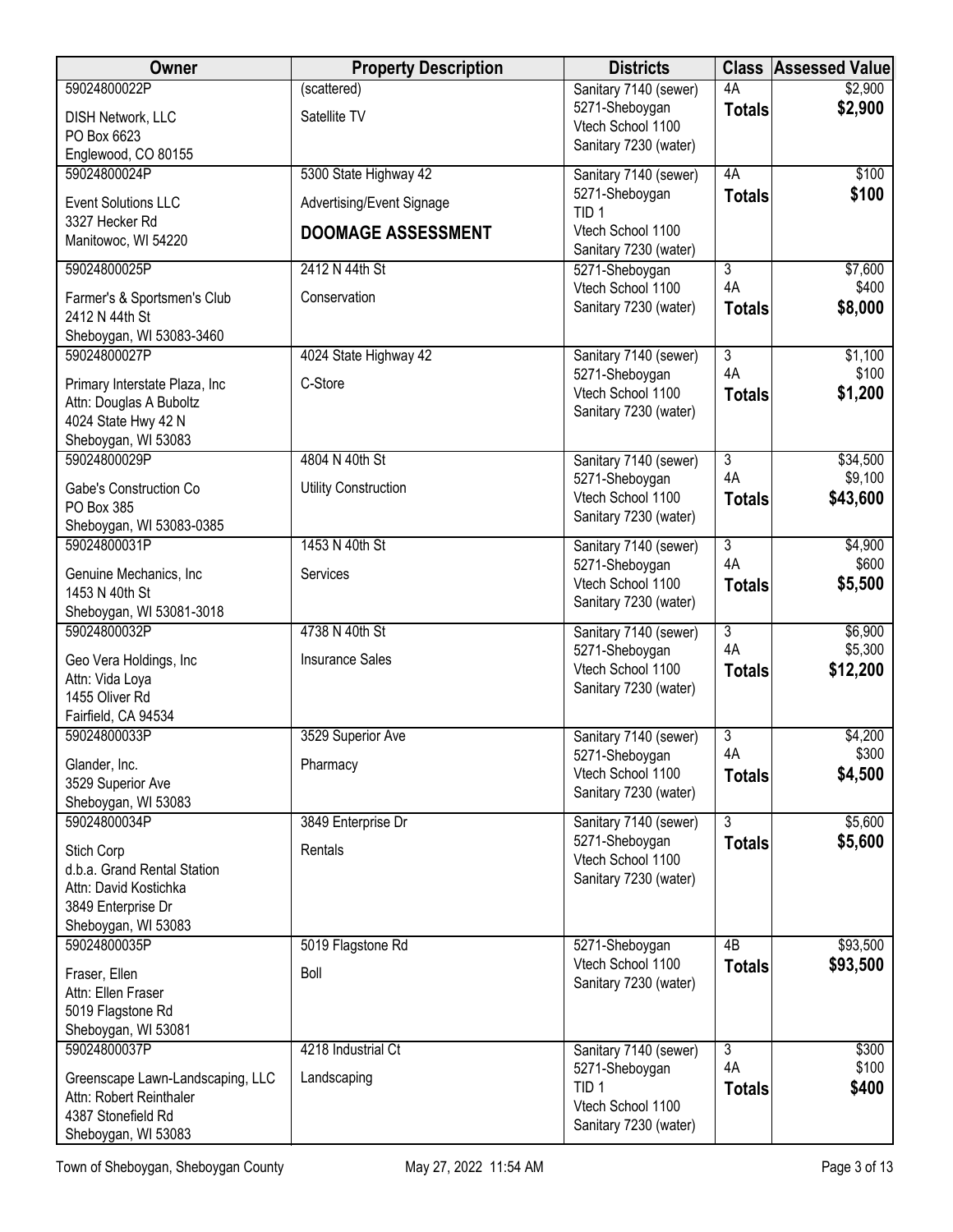| Owner                                                              | <b>Property Description</b> | <b>Districts</b>                      | <b>Class</b>   | <b>Assessed Value</b> |
|--------------------------------------------------------------------|-----------------------------|---------------------------------------|----------------|-----------------------|
| 59024800039P                                                       | 4433 Vanguard Dr            | Sanitary 7140 (sewer)                 | 3              | \$2,600               |
| Hallmark Marketing Company LLC                                     | Leasing                     | 5271-Sheboygan<br>Vtech School 1100   | <b>Totals</b>  | \$2,600               |
| PO Box 419479                                                      |                             | Sanitary 7230 (water)                 |                |                       |
| <b>Tax 407</b><br>Kansas City, MO 64141-6479                       |                             |                                       |                |                       |
| 59024800042P                                                       | 1411 N 38th St              | Sanitary 7140 (sewer)                 | $\overline{3}$ | \$400                 |
|                                                                    |                             | 5271-Sheboygan                        | 4A             | \$100                 |
| Hohmann Painting & Decorating Inc<br>Attn: Gertrude E Hohmann      | <b>Decorating Supplies</b>  | Vtech School 1100                     | <b>Totals</b>  | \$500                 |
| 4618 Evergreen Dr                                                  |                             | Sanitary 7230 (water)                 |                |                       |
| Sheboygan, WI 53081                                                |                             |                                       |                |                       |
| 59024800043P                                                       | 4332 N 40th St              | Sanitary 7140 (sewer)                 | 3              | \$127,900             |
| NP Hotels, LLC                                                     | Hotel                       | 5271-Sheboygan<br>Vtech School 1100   | <b>Totals</b>  | \$127,900             |
| d.b.a. Quality Inn                                                 |                             | Sanitary 7230 (water)                 |                |                       |
| Attn: Pankaj Gandhi<br>4332 N 40th St                              |                             |                                       |                |                       |
| Sheboygan, WI 53083-1817                                           |                             |                                       |                |                       |
| 59024800044P                                                       | 3611 Enterprise Dr          | Sanitary 7140 (sewer)                 | $\overline{3}$ | \$31,300              |
| <b>IFS Waste Services</b>                                          | Sales                       | 5271-Sheboygan                        | 4A             | \$100                 |
| Attn: Chris Baker                                                  |                             | TID <sub>1</sub><br>Vtech School 1100 | <b>Totals</b>  | \$31,400              |
| 3611 Enterprise Dr                                                 |                             | Sanitary 7230 (water)                 |                |                       |
| Sheboygan, WI 53083<br>59024800045P                                | 1810 N 44th St              | 5271-Sheboygan                        | $\overline{3}$ | \$200                 |
|                                                                    |                             | Vtech School 1100                     | 4B             | \$45,000              |
| JSM Systems Inc<br>Attn: Jeff Sohn                                 | Remote Tower/45000          | Sanitary 7230 (water)                 | <b>Totals</b>  | \$45,200              |
| <b>PO Box 118</b>                                                  |                             |                                       |                |                       |
| Sheboygan Falls, WI 53085-0118                                     |                             |                                       |                |                       |
| 59024800046P                                                       | 3841 Kohler Memorial Dr     | Sanitary 7140 (sewer)                 | $\overline{3}$ | \$2,900               |
| <b>ABC Preschool</b>                                               | Preschool                   | 5271-Sheboygan<br>Vtech School 1100   | <b>Totals</b>  | \$2,900               |
| 3841 Kohler Memorial Dr                                            | <b>DOOMAGE ASSESSMENT</b>   | Sanitary 7230 (water)                 |                |                       |
| Sheboygan, WI 53081-3680<br>59024800047P                           | 4225 State Highway 42       | Sanitary 7140 (sewer)                 | $\overline{3}$ | \$19,700              |
|                                                                    |                             | 5271-Sheboygan                        | 4A             | \$700                 |
| KJH Enterprises of Sheboygan, Inc<br>d.b.a. Culvers Frozen Custard | Restaurant                  | Vtech School 1100                     | <b>Totals</b>  | \$20,400              |
| 641 S Taylor Dr                                                    |                             | Sanitary 7230 (water)                 |                |                       |
| Sheboygan, WI 53081                                                |                             |                                       |                |                       |
| 59024800049P                                                       | 3709 Kohler Memorial Dr     | Sanitary 7140 (sewer)                 | $\overline{3}$ | \$300                 |
| Kiku of Tokyo                                                      | Restaurant                  | 5271-Sheboygan<br>Vtech School 1100   | <b>Totals</b>  | \$300                 |
| Attn: Jin Chung                                                    |                             | Sanitary 7230 (water)                 |                |                       |
| 3709 Kohler Memorial Dr<br>Sheboygan, WI 53081                     |                             |                                       |                |                       |
| 59024800050P                                                       |                             | 5271-Sheboygan                        | 4A             | \$100                 |
| Kohler Co                                                          | <b>Advertising Sign</b>     | Vtech School 1100                     | <b>Totals</b>  | \$100                 |
| 444 Highland Dr                                                    |                             |                                       |                |                       |
| Kohler, WI 53044-1515                                              |                             |                                       |                |                       |
| 59024800052P                                                       | (scattered)                 | 5271-Sheboygan                        | 4A             | \$10,600              |
| Lamar Advertising of Milw                                          | <b>Outdoor Advertising</b>  | Vtech School 1100                     | <b>Totals</b>  | \$10,600              |
| PO Box 66338                                                       |                             |                                       |                |                       |
| Baton Rouge, LA 70896                                              |                             |                                       |                |                       |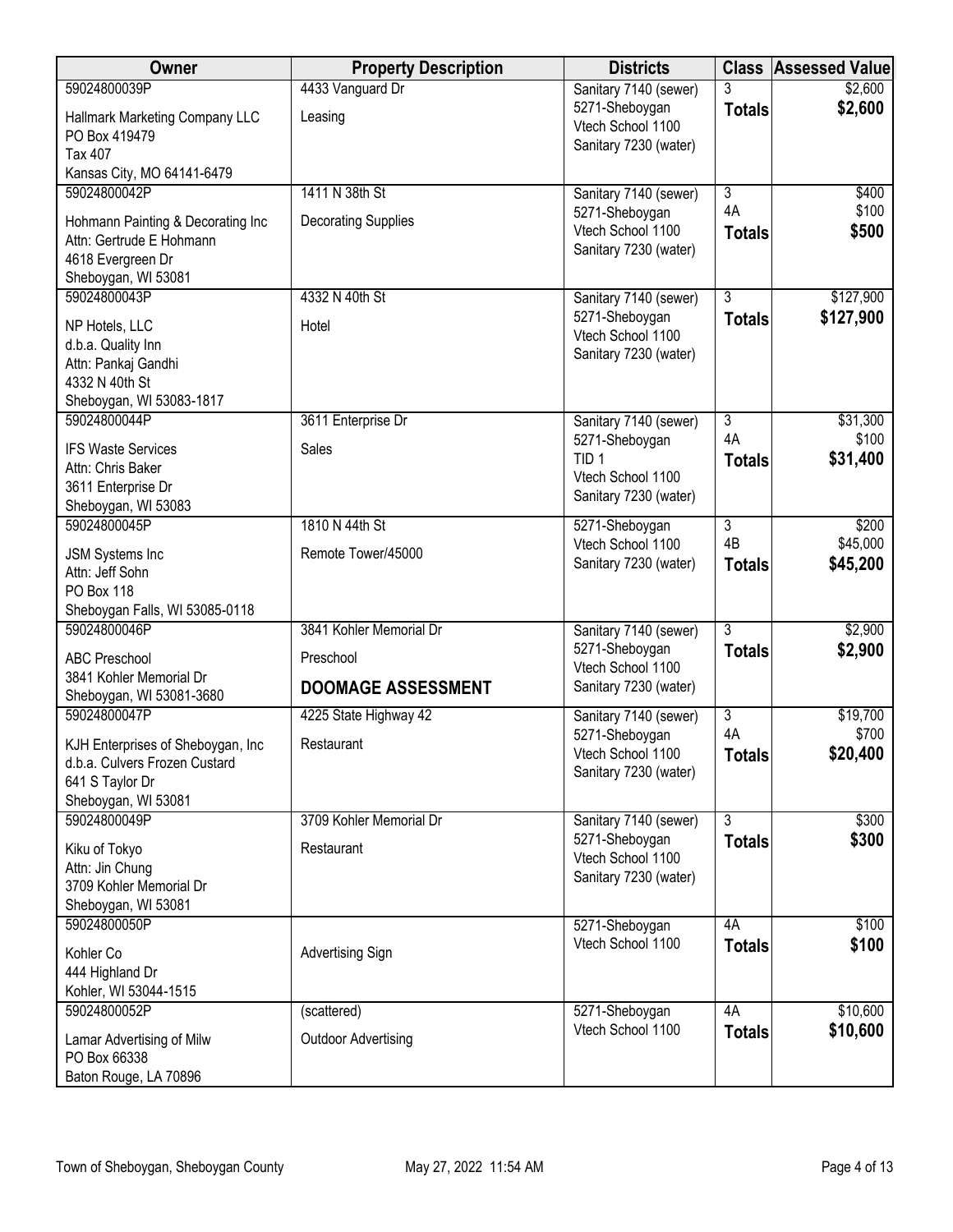| Owner                                     | <b>Property Description</b> | <b>Districts</b>                           | <b>Class</b>                    | <b>Assessed Value</b> |
|-------------------------------------------|-----------------------------|--------------------------------------------|---------------------------------|-----------------------|
| 59024800053P                              | 3815 Playbird Rd            | 5271-Sheboygan                             | 3                               | \$9,900               |
| Larry's Distributing Co                   | Whlse.Beer/Wine             | Vtech School 1100                          | 4A                              | \$100                 |
| 3815 Playbird Rd                          |                             | Sanitary 7230 (water)                      | <b>Totals</b>                   | \$10,000              |
| Sheboygan, WI 53083                       |                             |                                            |                                 |                       |
| 59024800054P                              | 3633 Enterprise Dr          | Sanitary 7140 (sewer)                      | $\overline{3}$                  | \$300                 |
| JJ Trucking of Sheboygan LLC              | Trucking                    | 5271-Sheboygan<br>TID <sub>1</sub>         | <b>Totals</b>                   | \$300                 |
| W2005 Fairfield Ln                        |                             | Vtech School 1100                          |                                 |                       |
| Sheboygan, WI 53081                       |                             | Sanitary 7230 (water)                      |                                 |                       |
| 59024800055P                              | 4433 Vanguard Dr            | Sanitary 7140 (sewer)                      | $\overline{3}$                  | \$2,100               |
| Main Street Subs & Salads                 | Restaurant                  | 5271-Sheboygan                             | 4A                              | \$5,700               |
| Attn: Patrick Buckley                     |                             | Vtech School 1100<br>Sanitary 7230 (water) | <b>Totals</b>                   | \$7,800               |
| 2271 Hutson Rd                            |                             |                                            |                                 |                       |
| Green Bay, WI 54303-4712                  |                             |                                            |                                 |                       |
| 59024800056P                              | 4825 Vanguard Dr            | Sanitary 7140 (sewer)                      | $\overline{3}$                  | \$820,000             |
| Menard Inc #3247                          | Retail Home Ctr.            | 5271-Sheboygan<br>Vtech School 1100        | 4A                              | \$8,100               |
| Attn: Corporate Acct                      |                             | Sanitary 7230 (water)                      | <b>Totals</b>                   | \$828,100             |
| 5101 Menard Dr                            |                             |                                            |                                 |                       |
| Eau Claire, WI 54703                      |                             |                                            |                                 |                       |
| 59024800058P                              | 3920 State Highway 42       | Sanitary 7140 (sewer)<br>5271-Sheboygan    | $\overline{\overline{3}}$<br>4A | \$200<br>\$3,600      |
| RPM Speed & Custom                        | Sales                       | Vtech School 1100                          | <b>Totals</b>                   | \$3,800               |
| Attn: Victor Mertzig                      | <b>DOOMAGE ASSESSMENT</b>   | Sanitary 7230 (water)                      |                                 |                       |
| 3920 N State Hwy 42                       |                             |                                            |                                 |                       |
| Sheboygan, WI 53083<br>59024800060P       | 3669 Enterprise Dr          |                                            | $\overline{3}$                  | \$3,800               |
|                                           |                             | Sanitary 7140 (sewer)<br>5271-Sheboygan    | 4A                              | \$100                 |
| Motion Industries, Inc.                   | Distr/Machine Prts          | TID <sub>1</sub>                           | <b>Totals</b>                   | \$3,900               |
| Attn: Tax Dept - W109<br>PO Box 1477      |                             | Vtech School 1100                          |                                 |                       |
| Birmingham, AL 35201                      |                             | Sanitary 7230 (water)                      |                                 |                       |
| 59024800063P                              | 4914 Superior Ave           | Sanitary 7140 (sewer)                      | 3                               | \$2,300               |
|                                           |                             | 5271-Sheboygan                             | <b>Totals</b>                   | \$2,300               |
| Grayhawk Leasing<br>1412 Main St Ste 1500 | Services                    | Vtech School 1100                          |                                 |                       |
| Dallas, TX 75202                          | <b>DOOMAGE ASSESSMENT</b>   | Sanitary 7230 (water)                      |                                 |                       |
| 59024800064P                              | (scattered)                 | 5271-Sheboygan                             | $\overline{3}$                  | \$100                 |
| Pitney Bowes Inc                          | Leasing                     | Vtech School 1100                          | <b>Totals</b>                   | \$100                 |
| Attn: Tax Services                        |                             |                                            |                                 |                       |
| 600 N Westshore Blvd                      |                             |                                            |                                 |                       |
| Ste 810                                   |                             |                                            |                                 |                       |
| Tampa, FL 33609                           |                             |                                            |                                 |                       |
| 59024800065P                              | (scattered)                 | 5271-Sheboygan                             | $\overline{3}$                  | \$3,800               |
| Pitney Bowes Global Financial Svcs LLO    | Leasing                     | Vtech School 1100                          | <b>Totals</b>                   | \$3,800               |
| 600 N Westshore Blvd                      |                             |                                            |                                 |                       |
| Ste 810                                   |                             |                                            |                                 |                       |
| Tampa, FL 33609                           |                             |                                            |                                 |                       |
| 59024800067P                              | 4016 State Highway 42       | Sanitary 7140 (sewer)<br>5271-Sheboygan    | $\overline{3}$<br>4A            | \$2,000<br>\$200      |
| Pomp's Tire Service, Inc.                 | <b>Tire Sales</b>           | Vtech School 1100                          | <b>Totals</b>                   | \$2,200               |
| PO Box 1630                               |                             | Sanitary 7230 (water)                      |                                 |                       |
| Green Bay, WI 54305-1630                  |                             |                                            |                                 |                       |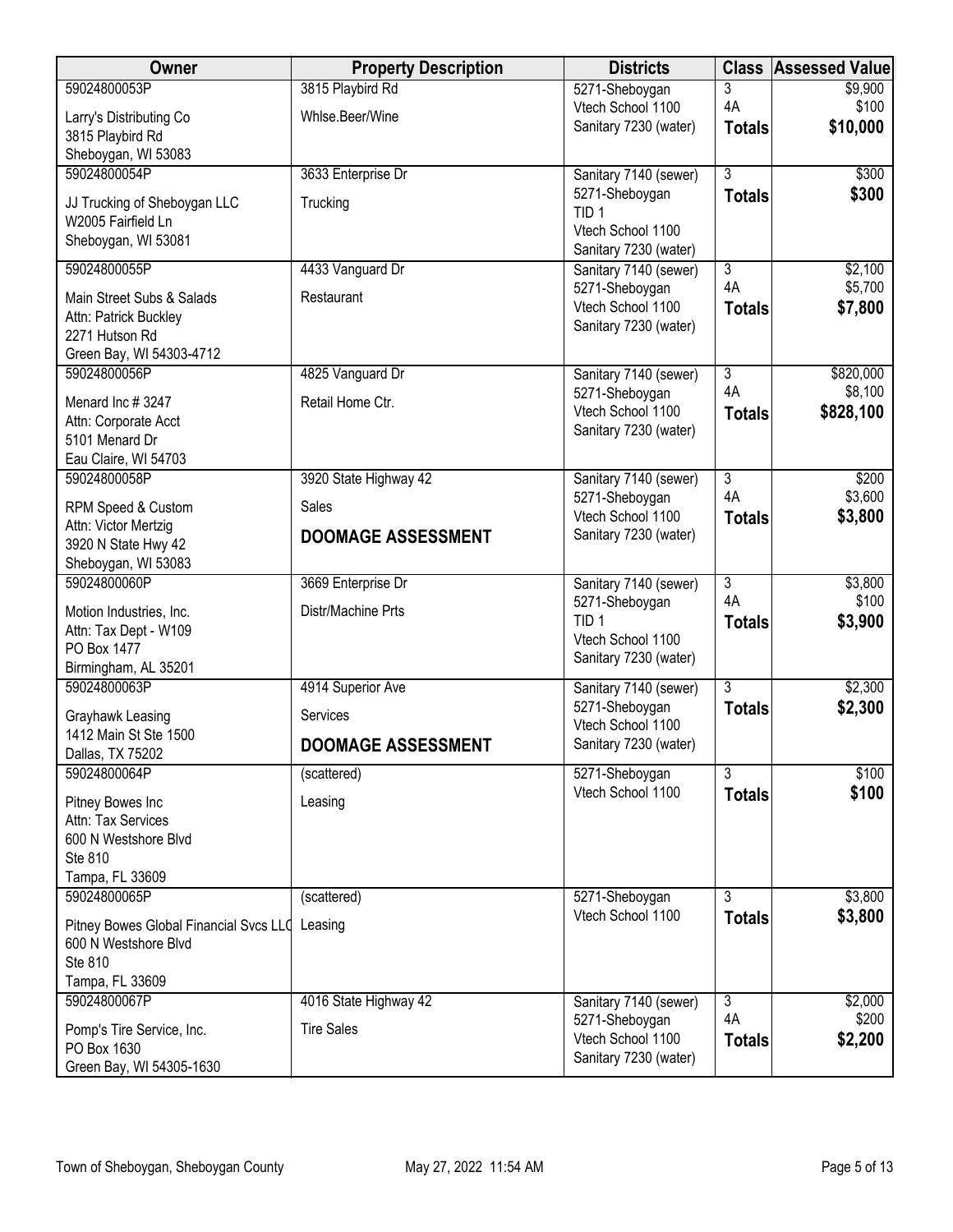| Owner                                           | <b>Property Description</b> | <b>Districts</b>                           |                      | <b>Class Assessed Value</b> |
|-------------------------------------------------|-----------------------------|--------------------------------------------|----------------------|-----------------------------|
| 59024800069P                                    | 2602 Georgia Ave            | Sanitary 7140 (sewer)                      | 3                    | \$3,600                     |
| Professional Door Systems Inc<br>PO Box 1408    | Door Repair & Sales         | 5271-Sheboygan<br>Vtech School 1100        | 4A<br><b>Totals</b>  | \$0<br>\$3,600              |
| Sheboygan, WI 53082-1408                        |                             |                                            |                      |                             |
| 59024800070P                                    | 4433 Vanguard Dr            | Sanitary 7140 (sewer)                      | 4A                   | \$200                       |
| Redbox Automated Retail, LLC                    | <b>DVD Video Rental</b>     | 5271-Sheboygan<br>Vtech School 1100        | <b>Totals</b>        | \$200                       |
| PO Box 72210<br>Phoenix, AZ 85050               | <b>DOOMAGE ASSESSMENT</b>   | Sanitary 7230 (water)                      |                      |                             |
| 59024800071P                                    | 3827 Superior Ave           | Sanitary 7140 (sewer)                      | $\overline{3}$       | \$19,300                    |
|                                                 |                             | 5271-Sheboygan                             | 4A                   | \$1,100                     |
| Olbre Inc<br>3827 Superior Ave                  | Restaurant                  | Vtech School 1100                          | <b>Totals</b>        | \$20,400                    |
| Sheboygan, WI 53081                             |                             | Sanitary 7230 (water)                      |                      |                             |
| 59024800072P                                    | 4521 Vanguard Dr            | Sanitary 7140 (sewer)                      | $\overline{3}$       | \$5,400                     |
| Sally Beauty Supply LLC                         | Retail                      | 5271-Sheboygan                             | 4A                   | \$17,700                    |
| d.b.a. Sally Beauty Supply #3829                |                             | Vtech School 1100<br>Sanitary 7230 (water) | <b>Totals</b>        | \$23,100                    |
| Attn: Tax Department                            | <b>DOOMAGE ASSESSMENT</b>   |                                            |                      |                             |
| PO Box 90220                                    |                             |                                            |                      |                             |
| Denton, TX 76202<br>59024800074P                | 4019 State Highway 42       | Sanitary 7140 (sewer)                      | $\overline{3}$       | \$26,300                    |
|                                                 |                             | 5271-Sheboygan                             | 4A                   | \$1,100                     |
| Sheboygan Area Credit Union<br>1707 Indiana Ave | <b>Financial Services</b>   | Vtech School 1100                          | <b>Totals</b>        | \$27,400                    |
| Sheboygan, WI 53081-4897                        |                             | Sanitary 7230 (water)                      |                      |                             |
| 59024800075P                                    | 3918 Enterprise Dr          | Sanitary 7140 (sewer)                      | $\overline{3}$       | \$4,300                     |
| Sheboygan Flooring & Furniture                  | <b>Flooring Furniture</b>   | 5271-Sheboygan                             | <b>Totals</b>        | \$4,300                     |
| 3918 Enterprise Dr                              |                             | Vtech School 1100                          |                      |                             |
| Sheboygan, WI 53083                             | <b>DOOMAGE ASSESSMENT</b>   | Sanitary 7230 (water)                      |                      |                             |
| 59024800076P                                    | W1945 County Rd J           | Sanitary 7140 (sewer)                      | $\overline{3}$       | \$5,700                     |
| Sheboygan Town & Country Corp                   | <b>Golf Facility</b>        | 5271-Sheboygan<br>Vtech School 1100        | 4A<br><b>Totals</b>  | \$2,100<br>\$7,800          |
| Attn: Guy Miller, President                     |                             | Sanitary 7230 (water)                      |                      |                             |
| N7098 Riverwoods Dr                             |                             |                                            |                      |                             |
| Sheboygan, WI 53083-1658<br>59024800077P        | 4914 Superior Ave           | Sanitary 7140 (sewer)                      | $\overline{3}$       | \$126,700                   |
|                                                 |                             | 5271-Sheboygan                             | 4A                   | \$100                       |
| Sheboygan Country Club<br>PO Box 1066           | Country Club                | Vtech School 1100                          | <b>Totals</b>        | \$126,800                   |
| Sheboygan, WI 53082-1066                        |                             | Sanitary 7230 (water)                      |                      |                             |
| 59024800078P                                    | 3317 Mueller Rd             | Sanitary 7140 (sewer)                      | $\overline{3}$       | \$0                         |
| Sheboygan Express Inc.                          | Trucking                    | 5271-Sheboygan                             | 4A                   | \$100                       |
| Attn: Cynthia Kubichek                          |                             | Vtech School 1100<br>Sanitary 7230 (water) | <b>Totals</b>        | \$100                       |
| 3317 Mueller Rd                                 |                             |                                            |                      |                             |
| Sheboygan, WI 53083                             |                             |                                            |                      |                             |
| 59024800079P                                    | 4304 Gander Rd              | Sanitary 7140 (sewer)<br>5271-Sheboygan    | $\overline{3}$<br>4A | \$58,100<br>\$12,800        |
| Sheboygan Operating LLC 382                     | Restaurant                  | TID <sub>1</sub>                           | <b>Totals</b>        | \$70,900                    |
| d.b.a. Texas Roadhouse<br>6040 Dutchmans Ln     |                             | Vtech School 1100                          |                      |                             |
| Louisville, KY 40205                            |                             | Sanitary 7230 (water)                      |                      |                             |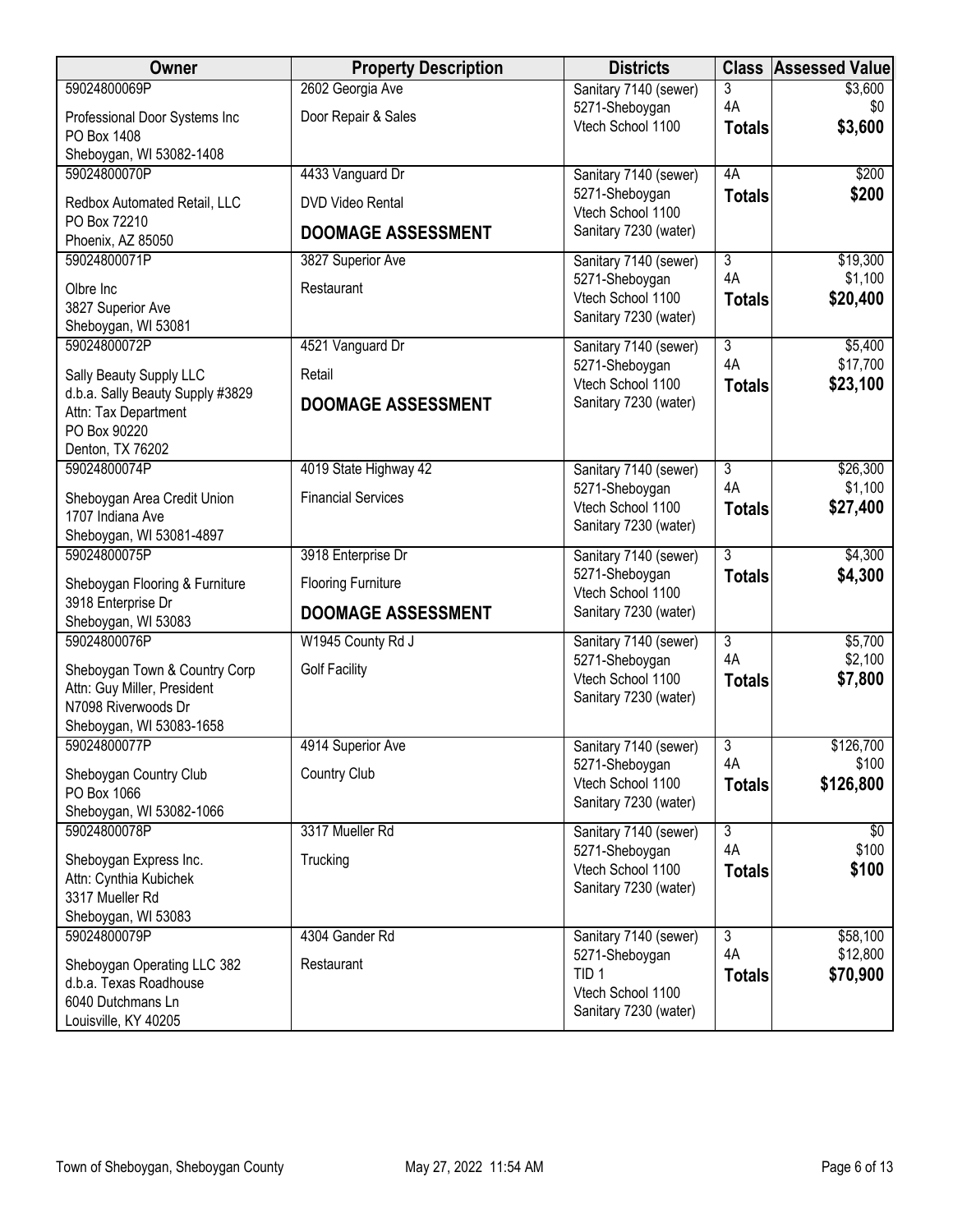| Owner                                             | <b>Property Description</b> | <b>Districts</b>                           |                      | <b>Class Assessed Value</b> |
|---------------------------------------------------|-----------------------------|--------------------------------------------|----------------------|-----------------------------|
| 59024800080P                                      | 3637 Wilgus Ave             | Sanitary 7140 (sewer)                      | 3                    | \$3,700                     |
| Sheboygan Oral & Maxillofacial                    | Dentistry                   | 5271-Sheboygan                             | 4A                   | \$3,000                     |
| Associates, Ltd                                   |                             | Vtech School 1100<br>Sanitary 7230 (water) | <b>Totals</b>        | \$6,700                     |
| Attn: Dr Theodore Anderson                        |                             |                                            |                      |                             |
| 3637 Wilgus Ave                                   |                             |                                            |                      |                             |
| Sheboygan, WI 53081<br>59024800081P               | 4136 State Highway 42       |                                            | $\overline{3}$       | \$95,500                    |
|                                                   |                             | Sanitary 7140 (sewer)<br>5271-Sheboygan    | 4A                   | \$400                       |
| Shuff's Last Resort                               | Restaurant                  | Vtech School 1100                          | <b>Totals</b>        | \$95,900                    |
| 4136 Hwy 42 N                                     |                             | Sanitary 7230 (water)                      |                      |                             |
| Sheboygan, WI 53081<br>59024800082P               | 3913 State Highway 42       | Sanitary 7140 (sewer)                      | 3                    | \$2,000                     |
|                                                   |                             | 5271-Sheboygan                             | 4A                   | \$5,000                     |
| Studio 360 Salon LLC                              | Salon                       | TID <sub>1</sub>                           | <b>Totals</b>        | \$7,000                     |
| 3913 State Highway 42<br>Sheboygan, WI 53083-6068 | <b>DOOMAGE ASSESSMENT</b>   | Vtech School 1100                          |                      |                             |
|                                                   |                             | Sanitary 7230 (water)                      |                      |                             |
| 59024800083P                                      | 3801 Superior Ave           | Sanitary 7140 (sewer)                      | $\overline{3}$<br>4A | \$16,300<br>\$9,600         |
| Superior Discount Liquor                          | Retail Liquor/Gas           | 5271-Sheboygan<br>Vtech School 1100        | <b>Totals</b>        | \$25,900                    |
| Attn: Richard R Guske                             |                             | Sanitary 7230 (water)                      |                      |                             |
| 3801 Superior Ave                                 |                             |                                            |                      |                             |
| Sheboygan, WI 53081<br>59024800085P               | 3418 Mill Rd                | Sanitary 7140 (sewer)                      | 3                    | \$8,000                     |
|                                                   |                             | 5271-Sheboygan                             | <b>Totals</b>        | \$8,000                     |
| The Wave Hairstudio                               | Salon                       | Vtech School 1100                          |                      |                             |
| 3418 Mill Rd<br>Sheboygan, WI 53083               | <b>DOOMAGE ASSESSMENT</b>   | Sanitary 7230 (water)                      |                      |                             |
| 59024800086P                                      | 709 Birch Tree Rd           | Sanitary 7140 (sewer)                      | $\overline{3}$       | \$100                       |
| <b>Scott Thiel Builders</b>                       |                             | 5271-Sheboygan                             | 4A                   | \$100                       |
| Attn: Scott Thiel                                 | Home Bldg/Remod             | Vtech School 1100                          | <b>Totals</b>        | \$200                       |
| 709 Birch Tree Rd                                 |                             | Sanitary 7230 (water)                      |                      |                             |
| Sheboygan, WI 53083                               |                             |                                            |                      |                             |
| 59024800087P                                      | 3434 Mill Rd Unit 1         | Sanitary 7140 (sewer)                      | 3                    | \$3,100                     |
| The Shipping Mill LLC                             | Services                    | 5271-Sheboygan                             | 4A                   | \$700                       |
| Attn: Gina Hinz                                   |                             | Vtech School 1100<br>Sanitary 7230 (water) | <b>Totals</b>        | \$3,800                     |
| 3434 Mill Rd Ste #1                               |                             |                                            |                      |                             |
| Sheboygan, WI 53083                               |                             |                                            |                      |                             |
| 59024800090P                                      | 4433 Vanguard Dr            | Sanitary 7140 (sewer)<br>5271-Sheboygan    | $\overline{3}$<br>4A | \$613,500<br>\$54,600       |
| Wal-Mart Stores East LP                           | Retail                      | Vtech School 1100                          | <b>Totals</b>        | \$668,100                   |
| Attn: Wal-Mart Prop Tax Dept                      |                             | Sanitary 7230 (water)                      |                      |                             |
| PO Box 8050ms-0555<br>Bentonville, AR 72712-8055  |                             |                                            |                      |                             |
| 59024800095P                                      | 3900 Enterprise Dr          | Sanitary 7140 (sewer)                      | 4A                   | \$100                       |
|                                                   |                             | 5271-Sheboygan                             | <b>Totals</b>        | \$100                       |
| JAS of Sheboygan, Inc                             | Car Wash                    | Vtech School 1100                          |                      |                             |
| d.b.a. Magic Car Wash<br>1020 N 10th St           |                             | Sanitary 7230 (water)                      |                      |                             |
| Sheboygan, WI 53081                               |                             |                                            |                      |                             |
| 59024800096P                                      | 3724 Enterprise Dr          | Sanitary 7140 (sewer)                      | 3                    | \$400                       |
| Dirkse Real Estate                                | Sales & Service             | 5271-Sheboygan                             | 4A                   | \$500                       |
| d.b.a. Dirkse Glass                               |                             | TID <sub>1</sub>                           | <b>Totals</b>        | \$900                       |
| 1719 Marvin Ct                                    | <b>DOOMAGE ASSESSMENT</b>   | Vtech School 1100<br>Sanitary 7230 (water) |                      |                             |
| Sheboygan, WI 53081-5166                          |                             |                                            |                      |                             |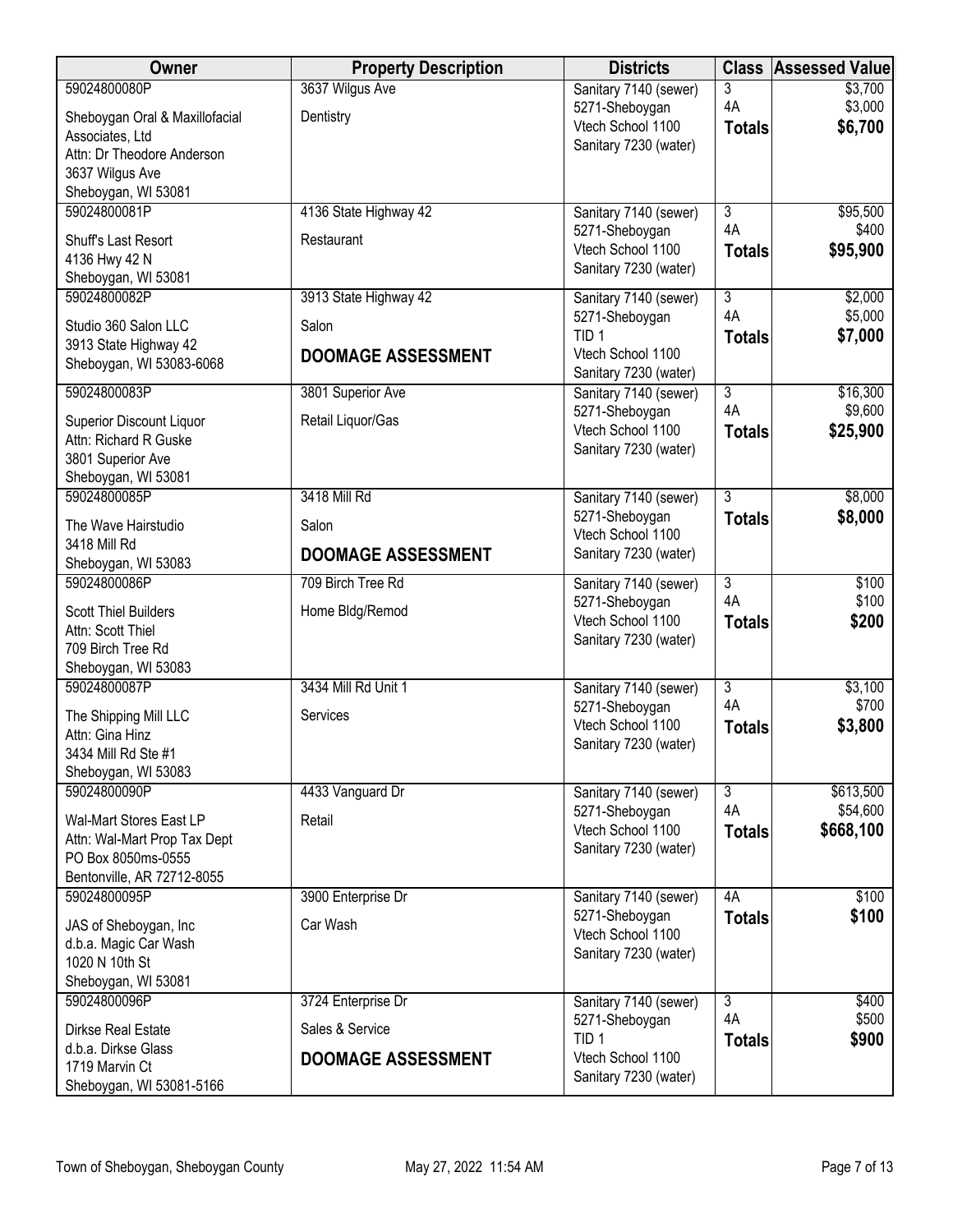| Owner                                              | <b>Property Description</b> | <b>Districts</b>                           |                     | <b>Class Assessed Value</b> |
|----------------------------------------------------|-----------------------------|--------------------------------------------|---------------------|-----------------------------|
| 59024800099P                                       | (scattered)                 | Sanitary 7140 (sewer)                      | 3                   | \$200                       |
| Quadient, Inc                                      | Leasing                     | 5271-Sheboygan<br>TID <sub>1</sub>         | <b>Totals</b>       | \$200                       |
| 478 Wheelers Farms Rd<br>Milford, CT 06461         |                             | Vtech School 1100                          |                     |                             |
|                                                    |                             | Sanitary 7230 (water)                      |                     |                             |
| 59024800101P                                       | 4433 Vanguard Dr            | Sanitary 7140 (sewer)<br>5271-Sheboygan    | $\overline{3}$      | \$1,600                     |
| National Entertainment Network, LLC                | Leasing                     | Vtech School 1100                          | <b>Totals</b>       | \$1,600                     |
| 325 Interlock Pkwy B<br>Broomfield, CO 80021       |                             | Sanitary 7230 (water)                      |                     |                             |
| 59024800103P                                       | 1434 N 38th St              | Sanitary 7140 (sewer)                      | $\overline{3}$      | \$1,200                     |
| D & H Sales & Service Inc                          | Rentals                     | 5271-Sheboygan                             | 4A                  | \$0                         |
| Attn: Bradley Dahmer                               |                             | Vtech School 1100                          | <b>Totals</b>       | \$1,200                     |
| 1434 N 38th St                                     |                             | Sanitary 7230 (water)                      |                     |                             |
| Sheboygan, WI 53081-3075<br>59024800106P           | 4601 Telluride Dr           |                                            | $\overline{3}$      | \$3,000                     |
|                                                    |                             | Sanitary 7140 (sewer)<br>5271-Sheboygan    | 4A                  | \$100                       |
| Mission Village of Sheboygan LLC<br>PO Box 1658    | Rentals                     | Vtech School 1100                          | <b>Totals</b>       | \$3,100                     |
| Fond Du Lac, WI 54936-1658                         |                             | Sanitary 7230 (water)                      |                     |                             |
| 59024800107P                                       | 4217 Kadlec Dr              | Sanitary 7140 (sewer)                      | $\overline{3}$      | \$2,100                     |
| <b>Big Steps Little Feet</b>                       | Child Care                  | 5271-Sheboygan                             | 4A                  | \$12,000                    |
| Attn: Josh/Jana Fogarty                            |                             | Vtech School 1100<br>Sanitary 7230 (water) | <b>Totals</b>       | \$14,100                    |
| 4217 Kadlec Dr                                     |                             |                                            |                     |                             |
| Sheboygan, WI 53083-1777<br>59024800110P           | 4228 High Tech Ln           | Sanitary 7140 (sewer)                      | $\overline{3}$      | \$24,400                    |
| <b>Viking Electric Supply</b>                      | Distributor                 | 5271-Sheboygan                             | 4A                  | \$5,400                     |
| 451 Industrial Blvd                                |                             | Vtech School 1100                          | <b>Totals</b>       | \$29,800                    |
| Minneapolis, MN 55413                              |                             | Sanitary 7230 (water)                      |                     |                             |
| 59024800115P                                       | 5533 Superior Ave           | Sanitary 7140 (sewer)                      | $\overline{3}$      | \$107,900                   |
| Tomsons of Appleton Inc                            | Bar & Grill                 | 5271-Sheboygan<br>Vtech School 1100        | 4A<br><b>Totals</b> | \$300<br>\$108,200          |
| d.b.a. Holidays at Bushwood<br>501 N Westhill Blvd |                             | Sanitary 7230 (water)                      |                     |                             |
| Appleton, WI 54914                                 |                             |                                            |                     |                             |
| 59024800117P                                       | 4433 Vanguard Dr            | Sanitary 7140 (sewer)                      | $\overline{3}$      | \$2,800                     |
| Tax Services of America, Inc.                      | Services                    | 5271-Sheboygan                             | 4A                  | \$100                       |
| d.b.a. Jackson Hewitt Tax Service                  |                             | Vtech School 1100<br>Sanitary 7230 (water) | <b>Totals</b>       | \$2,900                     |
| PO Box 941290                                      |                             |                                            |                     |                             |
| Maitland, FL 32794<br>59024800118P                 | 3709 Lakeshore Rd           | Sanitary 7140 (sewer)                      | $\overline{3}$      | \$200                       |
| Krier Refrigeration Inc                            | Services                    | 5271-Sheboygan                             | <b>Totals</b>       | \$200                       |
| PO Box 185                                         |                             | Vtech School 1100                          |                     |                             |
| 275 Commerce St                                    |                             | Sanitary 7230 (water)                      |                     |                             |
| Belgium, WI 53004-0185<br>59024800120P             |                             |                                            | $\overline{3}$      |                             |
|                                                    | 4220 County Rd J            | Sanitary 7140 (sewer)<br>5271-Sheboygan    | 4A                  | \$88,200<br>\$100           |
| Kwik Trip, Inc                                     | C-Store                     | Vtech School 1100                          | <b>Totals</b>       | \$88,300                    |
| d.b.a. Kwik Trip #679<br>1626 Oak St               |                             | Sanitary 7230 (water)                      |                     |                             |
| La Crosse, WI 54602                                |                             |                                            |                     |                             |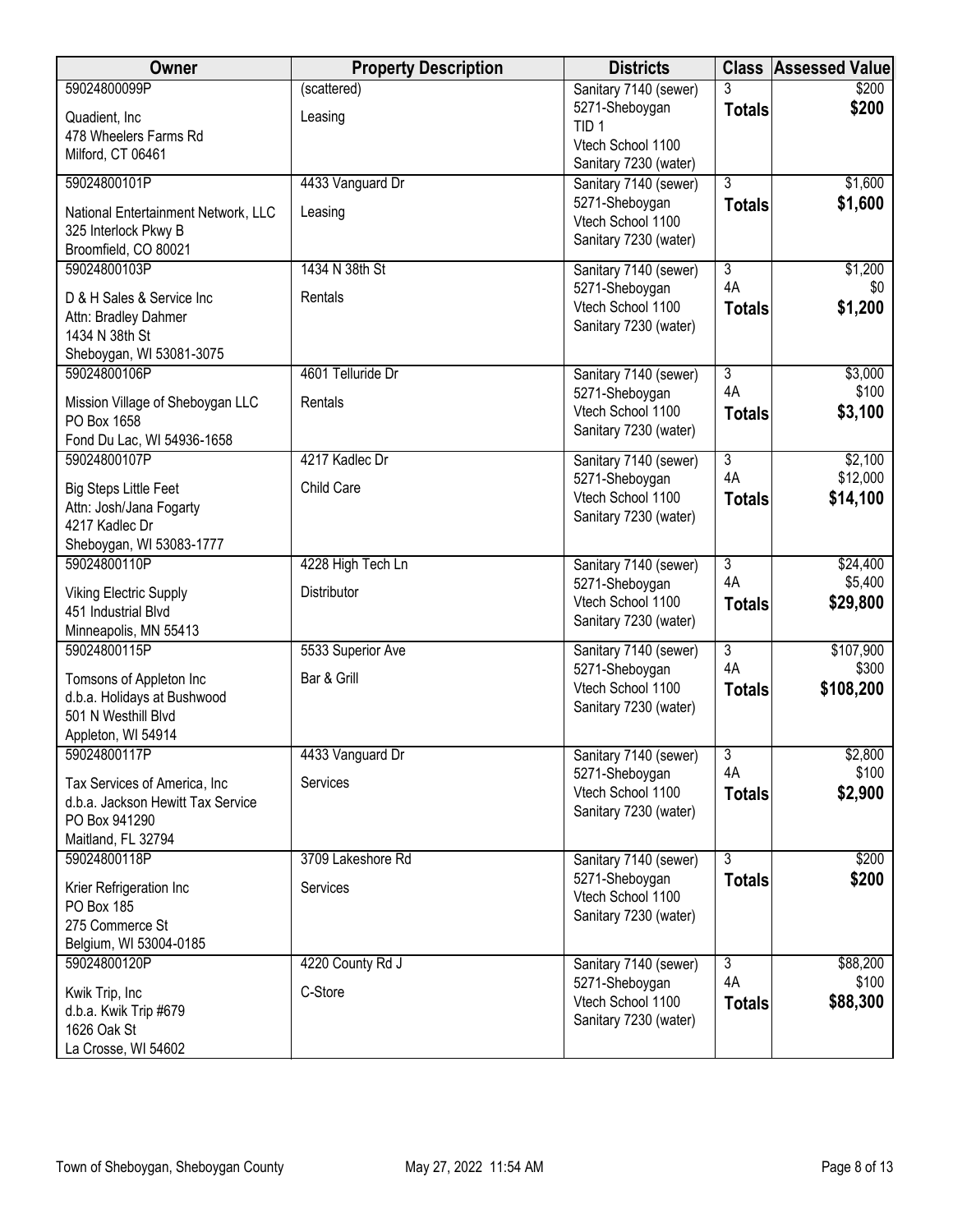| Owner                                    | <b>Property Description</b> | <b>Districts</b>                        |                                 | <b>Class Assessed Value</b> |
|------------------------------------------|-----------------------------|-----------------------------------------|---------------------------------|-----------------------------|
| 59024800122P                             | 3676 Progress Dr            | Sanitary 7140 (sewer)                   | 3                               | \$100                       |
| Great Lakes Hydraulics LLC               | Services                    | 5271-Sheboygan<br>TID <sub>1</sub>      | 4A                              | \$0<br>\$100                |
| PO Box 77                                |                             | Vtech School 1100                       | <b>Totals</b>                   |                             |
| Kohler, WI 53044-0077                    |                             | Sanitary 7230 (water)                   |                                 |                             |
| 59024800126P                             | 6018 Superior Ave Unit A    | Sanitary 7140 (sewer)                   | $\overline{3}$                  | \$72,700                    |
| Blind Horse Winery, LLC                  | Winery                      | 5271-Sheboygan<br>Vtech School 1100     | <b>Totals</b>                   | \$72,700                    |
| 6018 Superior Ave                        |                             | Sanitary 7230 (water)                   |                                 |                             |
| Kohler, WI 53020-1106                    |                             |                                         |                                 |                             |
| 59024800133P                             | 4804 N 40th St              | Sanitary 7140 (sewer)<br>5271-Sheboygan | $\overline{3}$<br><b>Totals</b> | \$14,300<br>\$14,300        |
| <b>US Bank National Association</b>      | Leasing                     | Vtech School 1100                       |                                 |                             |
| 1310 Madrid St<br><b>Ste 100</b>         |                             | Sanitary 7230 (water)                   |                                 |                             |
| Marshall, MN 56258                       |                             |                                         |                                 |                             |
| 59024800136P                             | 4221 Kadlec Dr              | Sanitary 7140 (sewer)                   | $\overline{3}$                  | \$22,600                    |
| LTC Properties, INC                      | Leasing                     | 5271-Sheboygan                          | 4A                              | \$400                       |
| PO Box 56607                             |                             | Vtech School 1100                       | <b>Totals</b>                   | \$23,000                    |
| Atlanta, GA 30343                        | <b>DOOMAGE ASSESSMENT</b>   | Sanitary 7230 (water)                   |                                 |                             |
| 59024800137P                             | (scattered)                 | Sanitary 7140 (sewer)                   | $\overline{3}$                  | \$24,800                    |
| GreatAmerica Financial Services Corp     | Leasing                     | 5271-Sheboygan<br>Vtech School 1100     | <b>Totals</b>                   | \$24,800                    |
| 625 First St SE                          |                             | Sanitary 7230 (water)                   |                                 |                             |
| Cedar Rapids, IA 52401                   |                             |                                         |                                 |                             |
| 59024800143P                             | 5219 Pine Ct                | Sanitary 7140 (sewer)<br>5271-Sheboygan | $\overline{3}$<br>4A            | \$300<br>\$100              |
| Cincinnati Insurance Company             | Leasing                     | Vtech School 1100                       | <b>Totals</b>                   | \$400                       |
| 6200 S Gilmore Rd<br>Fairfield, OH 45014 |                             | Sanitary 7230 (water)                   |                                 |                             |
| 59024800145P                             | 5531 Superior Ave           | Sanitary 7140 (sewer)                   | $\overline{3}$                  | \$84,300                    |
| Tomsons of Appleton Inc                  | Restaurant                  | 5271-Sheboygan                          | 4A                              | \$300                       |
| d.b.a. Tom's Drive In                    |                             | Vtech School 1100                       | <b>Totals</b>                   | \$84,600                    |
| 501 N Westhill Blvd                      |                             | Sanitary 7230 (water)                   |                                 |                             |
| Appleton, WI 54914                       |                             |                                         |                                 |                             |
| 59024800146P                             | 3706 Mueller Rd             | Sanitary 7140 (sewer)                   | $\overline{3}$                  | \$400                       |
| Zelda's K-9 Treats & Things LLC          | Dog Treats                  | 5271-Sheboygan<br>Vtech School 1100     | 4A<br><b>Totals</b>             | \$100<br>\$500              |
| 3706 Mueller Rd                          |                             | Sanitary 7230 (water)                   |                                 |                             |
| Sheboygan, WI 53083<br>59024800147P      | 4519 Vanguard Dr            |                                         | 3                               | \$16,000                    |
|                                          |                             | Sanitary 7140 (sewer)<br>5271-Sheboygan | <b>Totals</b>                   | \$16,000                    |
| MT Nail Salon and Spa                    | Salon                       | Vtech School 1100                       |                                 |                             |
| 4519 Vanguard Dr<br>Sheboygan, WI 53083  |                             | Sanitary 7230 (water)                   |                                 |                             |
| 59024800154P                             | 4332 N 40th St              | Sanitary 7140 (sewer)                   | $\overline{3}$                  | \$600                       |
| SafeMark Systems LP                      | Leasing                     | 5271-Sheboygan                          | <b>Totals</b>                   | \$600                       |
| PO Box 941460                            |                             | Vtech School 1100                       |                                 |                             |
| Maitland, FL 32794-1460                  |                             | Sanitary 7230 (water)                   |                                 |                             |
| 59024800162P                             | 4521 Vanguard Dr            | Sanitary 7140 (sewer)                   | 3                               | \$100                       |
| <b>Interface Security Systems</b>        | Computers Only              | 5271-Sheboygan                          | <b>Totals</b>                   | \$100                       |
| Attn: Brown Smith Wallace LLP            |                             | Vtech School 1100                       |                                 |                             |
| 6 CityPlace Dr Ste 800                   |                             | Sanitary 7230 (water)                   |                                 |                             |
| St Louis, MO 63141                       |                             |                                         |                                 |                             |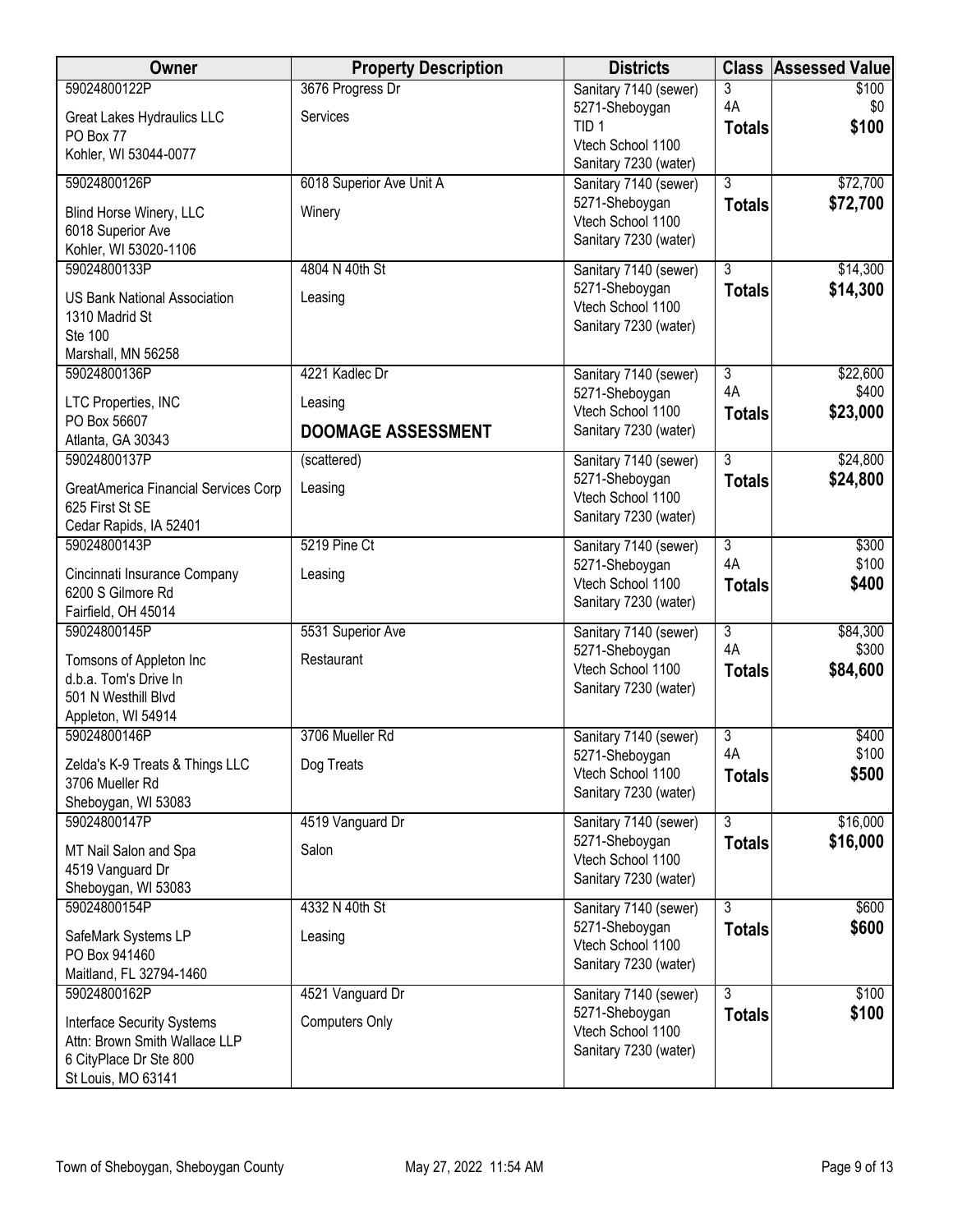| Sanitary 7140 (sewer)<br>4A<br>\$100<br>\$100<br>5271-Sheboygan<br><b>Totals</b><br><b>Adult Foster Care</b><br>Dungarvin Wisconsin, LLC<br>Vtech School 1100<br>1444 Northland Dr<br>Sanitary 7230 (water)<br><b>Ste 200</b><br>Mendota Heights, MN 55120<br>59024800166P<br>1210 N 49th St<br>\$5,200<br>4A<br>Sanitary 7140 (sewer)<br>\$5,200<br>5271-Sheboygan<br><b>Totals</b><br>Dungarvin Wisconsin, LLC<br><b>Adult Foster Care</b><br>Vtech School 1100<br>1444 Northland Dr<br>Sanitary 7230 (water)<br>Ste 200<br>Mendota Heights, MN 55120<br>\$1,700<br>59024800168P<br>4525 Vanguard Dr<br>3<br>Sanitary 7140 (sewer)<br>5271-Sheboygan<br>\$1,700<br><b>Totals</b><br>Wells Fargo Vendor Financial Serv LLC<br>Leasing<br>Vtech School 1100<br>PO Box 36200<br>Sanitary 7230 (water)<br>Billings, MT 59107-6200<br>59024800169P<br>$\overline{3}$<br>\$2,800<br>(scattered)<br>Sanitary 7140 (sewer)<br>\$2,800<br>5271-Sheboygan<br><b>Totals</b><br>Canon Financial Services Inc<br>Leasing<br>Vtech School 1100<br>PO Box 5008<br>Sanitary 7230 (water)<br>Mount Laurel, NJ 08054<br>\$4,100<br>59024800172P<br>N6296 N 61st St<br>4A<br>Sanitary 7140 (sewer)<br>5271-Sheboygan<br>\$4,100<br><b>Totals</b><br><b>Bounce Bringers</b><br>Recreation<br>Vtech School 1100<br>N6296 61st St<br>Sanitary 7230 (water)<br>Sheboygan, WI 53083<br>59024800175P<br>4006 State Highway 42<br>$\overline{3}$<br>\$157,800<br>Sanitary 7140 (sewer)<br>4A<br>\$400<br>5271-Sheboygan<br>Delasanta Dental<br>Dentistry<br>Vtech School 1100<br>\$158,200<br><b>Totals</b><br>4006 State Highway 42<br>Sanitary 7230 (water)<br>Sheboygan, WI 53083<br>59024800176P<br>3624 Kohler Memorial Dr<br>4A<br>\$6,600<br>Sanitary 7140 (sewer)<br>\$6,600<br>5271-Sheboygan<br><b>Totals</b><br>Pattison Sign Group, Inc<br>Leasing of Signage<br>Vtech School 1100<br>555 Ellesmere Rd<br>Sanitary 7230 (water)<br>Toronto, ONT M1R4E8 Canada<br>59024800177P<br>W1943 County Rd J<br>\$38,400<br>Sanitary 7140 (sewer)<br>4A<br>5271-Sheboygan<br>\$38,400<br><b>Totals</b><br>Tower<br><b>SBA Structures Inc</b><br>Vtech School 1100<br>8051 Congress Ave<br>Sanitary 7230 (water)<br>Boca Raton, FL 33487<br>$\overline{3}$<br>\$2,800<br>59024800180P<br>3127 N 15th St<br>Sanitary 7140 (sewer)<br>\$2,800<br>5271-Sheboygan<br><b>Totals</b><br>Bar<br>J Bee's Silver Dollar<br>Vtech School 1100<br>Attn: Matha Butzen<br><b>DOOMAGE ASSESSMENT</b><br>3127 N 15th St<br>Sheboygan, WI 53083-3950<br>59024800181P<br>$\overline{3}$<br>\$8,100<br>(scattered)<br>5271-Sheboygan<br>\$8,100<br>Vtech School 1100<br><b>Totals</b><br>Satellite TV<br>DirecTV, LLC | <b>Owner</b>    | <b>Property Description</b> | <b>Districts</b> | <b>Class</b> | <b>Assessed Value</b> |
|------------------------------------------------------------------------------------------------------------------------------------------------------------------------------------------------------------------------------------------------------------------------------------------------------------------------------------------------------------------------------------------------------------------------------------------------------------------------------------------------------------------------------------------------------------------------------------------------------------------------------------------------------------------------------------------------------------------------------------------------------------------------------------------------------------------------------------------------------------------------------------------------------------------------------------------------------------------------------------------------------------------------------------------------------------------------------------------------------------------------------------------------------------------------------------------------------------------------------------------------------------------------------------------------------------------------------------------------------------------------------------------------------------------------------------------------------------------------------------------------------------------------------------------------------------------------------------------------------------------------------------------------------------------------------------------------------------------------------------------------------------------------------------------------------------------------------------------------------------------------------------------------------------------------------------------------------------------------------------------------------------------------------------------------------------------------------------------------------------------------------------------------------------------------------------------------------------------------------------------------------------------------------------------------------------------------------------------------------------------------------------------------------------------------------------------------------------------------------------------------------------------------------------------------------------------------------------------------------------------------------------------------------------------------------|-----------------|-----------------------------|------------------|--------------|-----------------------|
|                                                                                                                                                                                                                                                                                                                                                                                                                                                                                                                                                                                                                                                                                                                                                                                                                                                                                                                                                                                                                                                                                                                                                                                                                                                                                                                                                                                                                                                                                                                                                                                                                                                                                                                                                                                                                                                                                                                                                                                                                                                                                                                                                                                                                                                                                                                                                                                                                                                                                                                                                                                                                                                                              | 59024800165P    | 1208 N 49th St              |                  |              |                       |
|                                                                                                                                                                                                                                                                                                                                                                                                                                                                                                                                                                                                                                                                                                                                                                                                                                                                                                                                                                                                                                                                                                                                                                                                                                                                                                                                                                                                                                                                                                                                                                                                                                                                                                                                                                                                                                                                                                                                                                                                                                                                                                                                                                                                                                                                                                                                                                                                                                                                                                                                                                                                                                                                              |                 |                             |                  |              |                       |
|                                                                                                                                                                                                                                                                                                                                                                                                                                                                                                                                                                                                                                                                                                                                                                                                                                                                                                                                                                                                                                                                                                                                                                                                                                                                                                                                                                                                                                                                                                                                                                                                                                                                                                                                                                                                                                                                                                                                                                                                                                                                                                                                                                                                                                                                                                                                                                                                                                                                                                                                                                                                                                                                              |                 |                             |                  |              |                       |
|                                                                                                                                                                                                                                                                                                                                                                                                                                                                                                                                                                                                                                                                                                                                                                                                                                                                                                                                                                                                                                                                                                                                                                                                                                                                                                                                                                                                                                                                                                                                                                                                                                                                                                                                                                                                                                                                                                                                                                                                                                                                                                                                                                                                                                                                                                                                                                                                                                                                                                                                                                                                                                                                              |                 |                             |                  |              |                       |
|                                                                                                                                                                                                                                                                                                                                                                                                                                                                                                                                                                                                                                                                                                                                                                                                                                                                                                                                                                                                                                                                                                                                                                                                                                                                                                                                                                                                                                                                                                                                                                                                                                                                                                                                                                                                                                                                                                                                                                                                                                                                                                                                                                                                                                                                                                                                                                                                                                                                                                                                                                                                                                                                              |                 |                             |                  |              |                       |
|                                                                                                                                                                                                                                                                                                                                                                                                                                                                                                                                                                                                                                                                                                                                                                                                                                                                                                                                                                                                                                                                                                                                                                                                                                                                                                                                                                                                                                                                                                                                                                                                                                                                                                                                                                                                                                                                                                                                                                                                                                                                                                                                                                                                                                                                                                                                                                                                                                                                                                                                                                                                                                                                              |                 |                             |                  |              |                       |
|                                                                                                                                                                                                                                                                                                                                                                                                                                                                                                                                                                                                                                                                                                                                                                                                                                                                                                                                                                                                                                                                                                                                                                                                                                                                                                                                                                                                                                                                                                                                                                                                                                                                                                                                                                                                                                                                                                                                                                                                                                                                                                                                                                                                                                                                                                                                                                                                                                                                                                                                                                                                                                                                              |                 |                             |                  |              |                       |
|                                                                                                                                                                                                                                                                                                                                                                                                                                                                                                                                                                                                                                                                                                                                                                                                                                                                                                                                                                                                                                                                                                                                                                                                                                                                                                                                                                                                                                                                                                                                                                                                                                                                                                                                                                                                                                                                                                                                                                                                                                                                                                                                                                                                                                                                                                                                                                                                                                                                                                                                                                                                                                                                              |                 |                             |                  |              |                       |
|                                                                                                                                                                                                                                                                                                                                                                                                                                                                                                                                                                                                                                                                                                                                                                                                                                                                                                                                                                                                                                                                                                                                                                                                                                                                                                                                                                                                                                                                                                                                                                                                                                                                                                                                                                                                                                                                                                                                                                                                                                                                                                                                                                                                                                                                                                                                                                                                                                                                                                                                                                                                                                                                              |                 |                             |                  |              |                       |
|                                                                                                                                                                                                                                                                                                                                                                                                                                                                                                                                                                                                                                                                                                                                                                                                                                                                                                                                                                                                                                                                                                                                                                                                                                                                                                                                                                                                                                                                                                                                                                                                                                                                                                                                                                                                                                                                                                                                                                                                                                                                                                                                                                                                                                                                                                                                                                                                                                                                                                                                                                                                                                                                              |                 |                             |                  |              |                       |
|                                                                                                                                                                                                                                                                                                                                                                                                                                                                                                                                                                                                                                                                                                                                                                                                                                                                                                                                                                                                                                                                                                                                                                                                                                                                                                                                                                                                                                                                                                                                                                                                                                                                                                                                                                                                                                                                                                                                                                                                                                                                                                                                                                                                                                                                                                                                                                                                                                                                                                                                                                                                                                                                              |                 |                             |                  |              |                       |
|                                                                                                                                                                                                                                                                                                                                                                                                                                                                                                                                                                                                                                                                                                                                                                                                                                                                                                                                                                                                                                                                                                                                                                                                                                                                                                                                                                                                                                                                                                                                                                                                                                                                                                                                                                                                                                                                                                                                                                                                                                                                                                                                                                                                                                                                                                                                                                                                                                                                                                                                                                                                                                                                              |                 |                             |                  |              |                       |
|                                                                                                                                                                                                                                                                                                                                                                                                                                                                                                                                                                                                                                                                                                                                                                                                                                                                                                                                                                                                                                                                                                                                                                                                                                                                                                                                                                                                                                                                                                                                                                                                                                                                                                                                                                                                                                                                                                                                                                                                                                                                                                                                                                                                                                                                                                                                                                                                                                                                                                                                                                                                                                                                              |                 |                             |                  |              |                       |
|                                                                                                                                                                                                                                                                                                                                                                                                                                                                                                                                                                                                                                                                                                                                                                                                                                                                                                                                                                                                                                                                                                                                                                                                                                                                                                                                                                                                                                                                                                                                                                                                                                                                                                                                                                                                                                                                                                                                                                                                                                                                                                                                                                                                                                                                                                                                                                                                                                                                                                                                                                                                                                                                              |                 |                             |                  |              |                       |
|                                                                                                                                                                                                                                                                                                                                                                                                                                                                                                                                                                                                                                                                                                                                                                                                                                                                                                                                                                                                                                                                                                                                                                                                                                                                                                                                                                                                                                                                                                                                                                                                                                                                                                                                                                                                                                                                                                                                                                                                                                                                                                                                                                                                                                                                                                                                                                                                                                                                                                                                                                                                                                                                              |                 |                             |                  |              |                       |
|                                                                                                                                                                                                                                                                                                                                                                                                                                                                                                                                                                                                                                                                                                                                                                                                                                                                                                                                                                                                                                                                                                                                                                                                                                                                                                                                                                                                                                                                                                                                                                                                                                                                                                                                                                                                                                                                                                                                                                                                                                                                                                                                                                                                                                                                                                                                                                                                                                                                                                                                                                                                                                                                              |                 |                             |                  |              |                       |
|                                                                                                                                                                                                                                                                                                                                                                                                                                                                                                                                                                                                                                                                                                                                                                                                                                                                                                                                                                                                                                                                                                                                                                                                                                                                                                                                                                                                                                                                                                                                                                                                                                                                                                                                                                                                                                                                                                                                                                                                                                                                                                                                                                                                                                                                                                                                                                                                                                                                                                                                                                                                                                                                              |                 |                             |                  |              |                       |
|                                                                                                                                                                                                                                                                                                                                                                                                                                                                                                                                                                                                                                                                                                                                                                                                                                                                                                                                                                                                                                                                                                                                                                                                                                                                                                                                                                                                                                                                                                                                                                                                                                                                                                                                                                                                                                                                                                                                                                                                                                                                                                                                                                                                                                                                                                                                                                                                                                                                                                                                                                                                                                                                              |                 |                             |                  |              |                       |
|                                                                                                                                                                                                                                                                                                                                                                                                                                                                                                                                                                                                                                                                                                                                                                                                                                                                                                                                                                                                                                                                                                                                                                                                                                                                                                                                                                                                                                                                                                                                                                                                                                                                                                                                                                                                                                                                                                                                                                                                                                                                                                                                                                                                                                                                                                                                                                                                                                                                                                                                                                                                                                                                              |                 |                             |                  |              |                       |
|                                                                                                                                                                                                                                                                                                                                                                                                                                                                                                                                                                                                                                                                                                                                                                                                                                                                                                                                                                                                                                                                                                                                                                                                                                                                                                                                                                                                                                                                                                                                                                                                                                                                                                                                                                                                                                                                                                                                                                                                                                                                                                                                                                                                                                                                                                                                                                                                                                                                                                                                                                                                                                                                              |                 |                             |                  |              |                       |
|                                                                                                                                                                                                                                                                                                                                                                                                                                                                                                                                                                                                                                                                                                                                                                                                                                                                                                                                                                                                                                                                                                                                                                                                                                                                                                                                                                                                                                                                                                                                                                                                                                                                                                                                                                                                                                                                                                                                                                                                                                                                                                                                                                                                                                                                                                                                                                                                                                                                                                                                                                                                                                                                              |                 |                             |                  |              |                       |
|                                                                                                                                                                                                                                                                                                                                                                                                                                                                                                                                                                                                                                                                                                                                                                                                                                                                                                                                                                                                                                                                                                                                                                                                                                                                                                                                                                                                                                                                                                                                                                                                                                                                                                                                                                                                                                                                                                                                                                                                                                                                                                                                                                                                                                                                                                                                                                                                                                                                                                                                                                                                                                                                              |                 |                             |                  |              |                       |
|                                                                                                                                                                                                                                                                                                                                                                                                                                                                                                                                                                                                                                                                                                                                                                                                                                                                                                                                                                                                                                                                                                                                                                                                                                                                                                                                                                                                                                                                                                                                                                                                                                                                                                                                                                                                                                                                                                                                                                                                                                                                                                                                                                                                                                                                                                                                                                                                                                                                                                                                                                                                                                                                              |                 |                             |                  |              |                       |
|                                                                                                                                                                                                                                                                                                                                                                                                                                                                                                                                                                                                                                                                                                                                                                                                                                                                                                                                                                                                                                                                                                                                                                                                                                                                                                                                                                                                                                                                                                                                                                                                                                                                                                                                                                                                                                                                                                                                                                                                                                                                                                                                                                                                                                                                                                                                                                                                                                                                                                                                                                                                                                                                              |                 |                             |                  |              |                       |
|                                                                                                                                                                                                                                                                                                                                                                                                                                                                                                                                                                                                                                                                                                                                                                                                                                                                                                                                                                                                                                                                                                                                                                                                                                                                                                                                                                                                                                                                                                                                                                                                                                                                                                                                                                                                                                                                                                                                                                                                                                                                                                                                                                                                                                                                                                                                                                                                                                                                                                                                                                                                                                                                              |                 |                             |                  |              |                       |
|                                                                                                                                                                                                                                                                                                                                                                                                                                                                                                                                                                                                                                                                                                                                                                                                                                                                                                                                                                                                                                                                                                                                                                                                                                                                                                                                                                                                                                                                                                                                                                                                                                                                                                                                                                                                                                                                                                                                                                                                                                                                                                                                                                                                                                                                                                                                                                                                                                                                                                                                                                                                                                                                              |                 |                             |                  |              |                       |
|                                                                                                                                                                                                                                                                                                                                                                                                                                                                                                                                                                                                                                                                                                                                                                                                                                                                                                                                                                                                                                                                                                                                                                                                                                                                                                                                                                                                                                                                                                                                                                                                                                                                                                                                                                                                                                                                                                                                                                                                                                                                                                                                                                                                                                                                                                                                                                                                                                                                                                                                                                                                                                                                              |                 |                             |                  |              |                       |
|                                                                                                                                                                                                                                                                                                                                                                                                                                                                                                                                                                                                                                                                                                                                                                                                                                                                                                                                                                                                                                                                                                                                                                                                                                                                                                                                                                                                                                                                                                                                                                                                                                                                                                                                                                                                                                                                                                                                                                                                                                                                                                                                                                                                                                                                                                                                                                                                                                                                                                                                                                                                                                                                              |                 |                             |                  |              |                       |
|                                                                                                                                                                                                                                                                                                                                                                                                                                                                                                                                                                                                                                                                                                                                                                                                                                                                                                                                                                                                                                                                                                                                                                                                                                                                                                                                                                                                                                                                                                                                                                                                                                                                                                                                                                                                                                                                                                                                                                                                                                                                                                                                                                                                                                                                                                                                                                                                                                                                                                                                                                                                                                                                              |                 |                             |                  |              |                       |
|                                                                                                                                                                                                                                                                                                                                                                                                                                                                                                                                                                                                                                                                                                                                                                                                                                                                                                                                                                                                                                                                                                                                                                                                                                                                                                                                                                                                                                                                                                                                                                                                                                                                                                                                                                                                                                                                                                                                                                                                                                                                                                                                                                                                                                                                                                                                                                                                                                                                                                                                                                                                                                                                              |                 |                             |                  |              |                       |
|                                                                                                                                                                                                                                                                                                                                                                                                                                                                                                                                                                                                                                                                                                                                                                                                                                                                                                                                                                                                                                                                                                                                                                                                                                                                                                                                                                                                                                                                                                                                                                                                                                                                                                                                                                                                                                                                                                                                                                                                                                                                                                                                                                                                                                                                                                                                                                                                                                                                                                                                                                                                                                                                              |                 |                             |                  |              |                       |
|                                                                                                                                                                                                                                                                                                                                                                                                                                                                                                                                                                                                                                                                                                                                                                                                                                                                                                                                                                                                                                                                                                                                                                                                                                                                                                                                                                                                                                                                                                                                                                                                                                                                                                                                                                                                                                                                                                                                                                                                                                                                                                                                                                                                                                                                                                                                                                                                                                                                                                                                                                                                                                                                              |                 |                             |                  |              |                       |
|                                                                                                                                                                                                                                                                                                                                                                                                                                                                                                                                                                                                                                                                                                                                                                                                                                                                                                                                                                                                                                                                                                                                                                                                                                                                                                                                                                                                                                                                                                                                                                                                                                                                                                                                                                                                                                                                                                                                                                                                                                                                                                                                                                                                                                                                                                                                                                                                                                                                                                                                                                                                                                                                              |                 |                             |                  |              |                       |
|                                                                                                                                                                                                                                                                                                                                                                                                                                                                                                                                                                                                                                                                                                                                                                                                                                                                                                                                                                                                                                                                                                                                                                                                                                                                                                                                                                                                                                                                                                                                                                                                                                                                                                                                                                                                                                                                                                                                                                                                                                                                                                                                                                                                                                                                                                                                                                                                                                                                                                                                                                                                                                                                              |                 |                             |                  |              |                       |
|                                                                                                                                                                                                                                                                                                                                                                                                                                                                                                                                                                                                                                                                                                                                                                                                                                                                                                                                                                                                                                                                                                                                                                                                                                                                                                                                                                                                                                                                                                                                                                                                                                                                                                                                                                                                                                                                                                                                                                                                                                                                                                                                                                                                                                                                                                                                                                                                                                                                                                                                                                                                                                                                              |                 |                             |                  |              |                       |
|                                                                                                                                                                                                                                                                                                                                                                                                                                                                                                                                                                                                                                                                                                                                                                                                                                                                                                                                                                                                                                                                                                                                                                                                                                                                                                                                                                                                                                                                                                                                                                                                                                                                                                                                                                                                                                                                                                                                                                                                                                                                                                                                                                                                                                                                                                                                                                                                                                                                                                                                                                                                                                                                              |                 |                             |                  |              |                       |
|                                                                                                                                                                                                                                                                                                                                                                                                                                                                                                                                                                                                                                                                                                                                                                                                                                                                                                                                                                                                                                                                                                                                                                                                                                                                                                                                                                                                                                                                                                                                                                                                                                                                                                                                                                                                                                                                                                                                                                                                                                                                                                                                                                                                                                                                                                                                                                                                                                                                                                                                                                                                                                                                              |                 |                             |                  |              |                       |
|                                                                                                                                                                                                                                                                                                                                                                                                                                                                                                                                                                                                                                                                                                                                                                                                                                                                                                                                                                                                                                                                                                                                                                                                                                                                                                                                                                                                                                                                                                                                                                                                                                                                                                                                                                                                                                                                                                                                                                                                                                                                                                                                                                                                                                                                                                                                                                                                                                                                                                                                                                                                                                                                              |                 |                             |                  |              |                       |
|                                                                                                                                                                                                                                                                                                                                                                                                                                                                                                                                                                                                                                                                                                                                                                                                                                                                                                                                                                                                                                                                                                                                                                                                                                                                                                                                                                                                                                                                                                                                                                                                                                                                                                                                                                                                                                                                                                                                                                                                                                                                                                                                                                                                                                                                                                                                                                                                                                                                                                                                                                                                                                                                              |                 |                             |                  |              |                       |
|                                                                                                                                                                                                                                                                                                                                                                                                                                                                                                                                                                                                                                                                                                                                                                                                                                                                                                                                                                                                                                                                                                                                                                                                                                                                                                                                                                                                                                                                                                                                                                                                                                                                                                                                                                                                                                                                                                                                                                                                                                                                                                                                                                                                                                                                                                                                                                                                                                                                                                                                                                                                                                                                              |                 |                             |                  |              |                       |
|                                                                                                                                                                                                                                                                                                                                                                                                                                                                                                                                                                                                                                                                                                                                                                                                                                                                                                                                                                                                                                                                                                                                                                                                                                                                                                                                                                                                                                                                                                                                                                                                                                                                                                                                                                                                                                                                                                                                                                                                                                                                                                                                                                                                                                                                                                                                                                                                                                                                                                                                                                                                                                                                              | Attn: Kroll LLC |                             |                  |              |                       |
| PO Box 2789<br>Addison, TX 75001                                                                                                                                                                                                                                                                                                                                                                                                                                                                                                                                                                                                                                                                                                                                                                                                                                                                                                                                                                                                                                                                                                                                                                                                                                                                                                                                                                                                                                                                                                                                                                                                                                                                                                                                                                                                                                                                                                                                                                                                                                                                                                                                                                                                                                                                                                                                                                                                                                                                                                                                                                                                                                             |                 |                             |                  |              |                       |
| $\overline{3}$<br>\$5,600<br>59024800182P<br>6018 Superior Ave<br>Sanitary 7140 (sewer)                                                                                                                                                                                                                                                                                                                                                                                                                                                                                                                                                                                                                                                                                                                                                                                                                                                                                                                                                                                                                                                                                                                                                                                                                                                                                                                                                                                                                                                                                                                                                                                                                                                                                                                                                                                                                                                                                                                                                                                                                                                                                                                                                                                                                                                                                                                                                                                                                                                                                                                                                                                      |                 |                             |                  |              |                       |
| \$5,600<br>5271-Sheboygan<br><b>Totals</b>                                                                                                                                                                                                                                                                                                                                                                                                                                                                                                                                                                                                                                                                                                                                                                                                                                                                                                                                                                                                                                                                                                                                                                                                                                                                                                                                                                                                                                                                                                                                                                                                                                                                                                                                                                                                                                                                                                                                                                                                                                                                                                                                                                                                                                                                                                                                                                                                                                                                                                                                                                                                                                   |                 |                             |                  |              |                       |
| Leasing<br>First-Citizens Bank & Trust Company<br>Vtech School 1100                                                                                                                                                                                                                                                                                                                                                                                                                                                                                                                                                                                                                                                                                                                                                                                                                                                                                                                                                                                                                                                                                                                                                                                                                                                                                                                                                                                                                                                                                                                                                                                                                                                                                                                                                                                                                                                                                                                                                                                                                                                                                                                                                                                                                                                                                                                                                                                                                                                                                                                                                                                                          |                 |                             |                  |              |                       |
| Attn: Ryan Tax Compliance<br>Sanitary 7230 (water)<br>PO Box 460709                                                                                                                                                                                                                                                                                                                                                                                                                                                                                                                                                                                                                                                                                                                                                                                                                                                                                                                                                                                                                                                                                                                                                                                                                                                                                                                                                                                                                                                                                                                                                                                                                                                                                                                                                                                                                                                                                                                                                                                                                                                                                                                                                                                                                                                                                                                                                                                                                                                                                                                                                                                                          |                 |                             |                  |              |                       |
| Houston, TX 77056                                                                                                                                                                                                                                                                                                                                                                                                                                                                                                                                                                                                                                                                                                                                                                                                                                                                                                                                                                                                                                                                                                                                                                                                                                                                                                                                                                                                                                                                                                                                                                                                                                                                                                                                                                                                                                                                                                                                                                                                                                                                                                                                                                                                                                                                                                                                                                                                                                                                                                                                                                                                                                                            |                 |                             |                  |              |                       |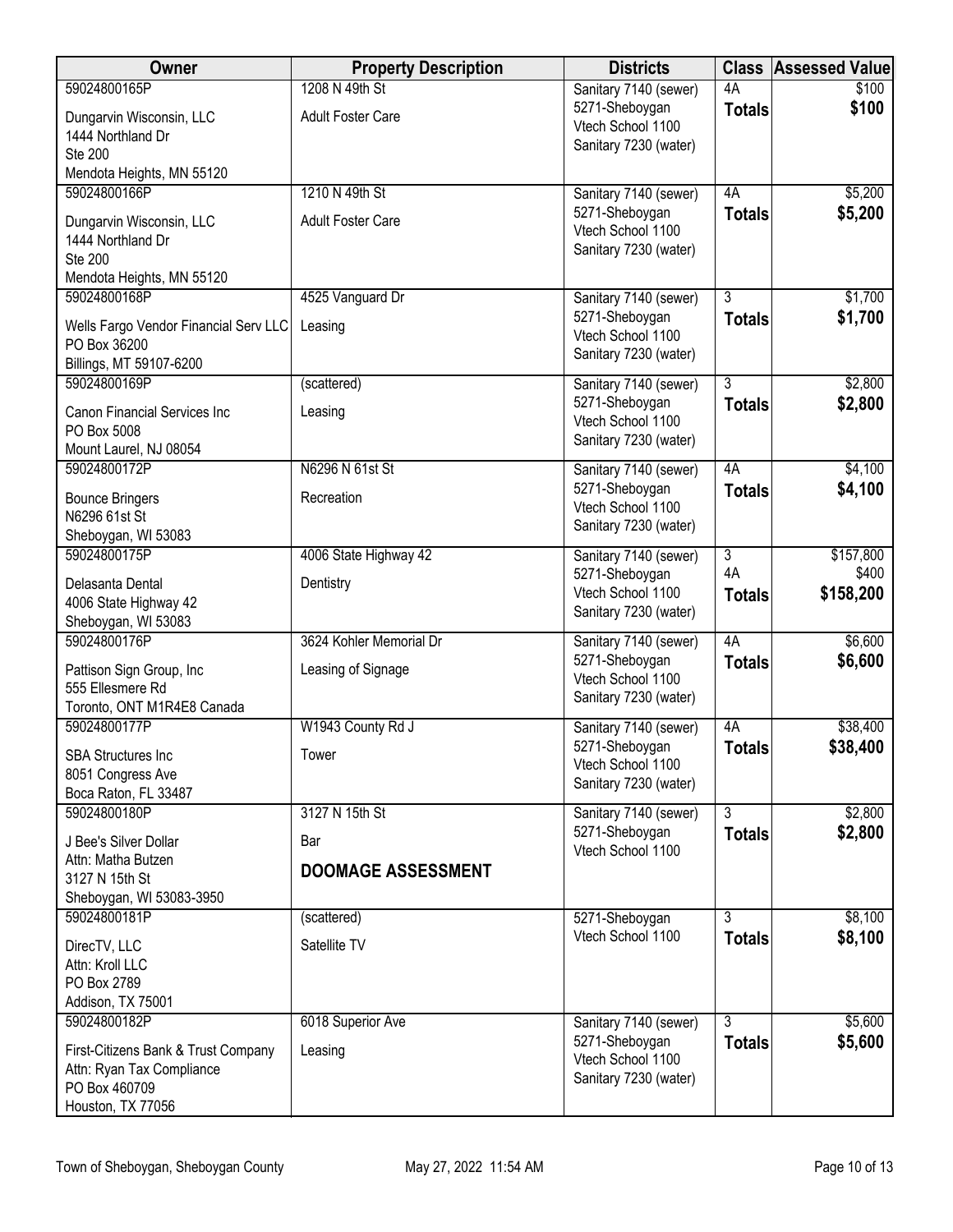| Owner                                         | <b>Property Description</b>      | <b>Districts</b>                           |                     | <b>Class Assessed Value</b> |
|-----------------------------------------------|----------------------------------|--------------------------------------------|---------------------|-----------------------------|
| 59024800183P                                  | 3669 Enterprise Dr               | Sanitary 7140 (sewer)                      | 3                   | \$2,500                     |
| <b>IBM Credit LLC</b>                         | Services                         | 5271-Sheboygan<br>TID <sub>1</sub>         | <b>Totals</b>       | \$2,500                     |
| 150 Kettletown Rd                             |                                  | Vtech School 1100                          |                     |                             |
| PO Box 1159                                   |                                  | Sanitary 7230 (water)                      |                     |                             |
| Southbury, CT 06488<br>59024800185P           | 4000 Enterprise Dr               | Sanitary 7140 (sewer)                      | $\overline{3}$      | \$19,800                    |
|                                               |                                  | 5271-Sheboygan                             | <b>Totals</b>       | \$19,800                    |
| Creekside Chiropractic and Rehabilitatio      | Chiropractic Clinic              | Vtech School 1100                          |                     |                             |
| LTD.<br>4000 Enterprise Dr                    |                                  | Sanitary 7230 (water)                      |                     |                             |
| Sheboygan, WI 53081                           |                                  |                                            |                     |                             |
| 59024800186P                                  | 3909 Erie Ave                    | Sanitary 7140 (sewer)                      | $\overline{3}$      | \$100                       |
| <b>Maner Construction LLC</b>                 | Construction                     | 5271-Sheboygan                             | <b>Totals</b>       | \$100                       |
| 3909 Erie Ave                                 |                                  | Vtech School 1100                          |                     |                             |
| Sheboygan, WI 53081                           | <b>DOOMAGE ASSESSMENT</b>        | Sanitary 7230 (water)                      |                     |                             |
| 59024800187P                                  | 3865 Enterprise Dr Unit A        | Sanitary 7140 (sewer)                      | $\overline{3}$      | \$4,400                     |
| BoxDrop Mattress & Furniture Outlet           | Retail                           | 5271-Sheboygan                             | 4A                  | \$1,300                     |
| 22265 N Van Loo Dr                            | <b>DOOMAGE ASSESSMENT</b>        | Vtech School 1100<br>Sanitary 7230 (water) | <b>Totals</b>       | \$5,700                     |
| Marcopa, AZ 85138-1693                        |                                  |                                            |                     |                             |
| 59024800189P                                  | 3529 Superior Ave                | Sanitary 7140 (sewer)                      | $\overline{3}$      | \$8,400                     |
| Gordon Flesch Company, Inc.                   | Leasing                          | 5271-Sheboygan<br>Vtech School 1100        | <b>Totals</b>       | \$8,400                     |
| 2675 Research Park Dr                         |                                  | Sanitary 7230 (water)                      |                     |                             |
| Madison, WI 53711                             |                                  |                                            |                     |                             |
| 59024800191P                                  | 1221 N 43rd St                   | Sanitary 7140 (sewer)<br>5271-Sheboygan    | 4A<br><b>Totals</b> | \$28,600<br>\$28,600        |
| <b>SBA Structures Inc</b>                     | Tower                            | Vtech School 1100                          |                     |                             |
| 8051 Congress Ave                             |                                  |                                            |                     |                             |
| Boca Raton, FL 33487<br>59024800193P          | 6018 Superior Ave                | Sanitary 7140 (sewer)                      | $\overline{3}$      | \$53,800                    |
|                                               |                                  | 5271-Sheboygan                             | <b>Totals</b>       | \$53,800                    |
| Blind Horse, LLC<br>6018 Superior Ave         | Restaurant                       | Vtech School 1100                          |                     |                             |
| Kohler, WI 53020-1106                         |                                  | Sanitary 7230 (water)                      |                     |                             |
| 59024800194P                                  | 3821 Kohler Memorial Dr Unit 102 | Sanitary 7140 (sewer)                      | 3                   | \$2,400                     |
| <b>REHAB Resources Inc</b>                    | <b>Rehab Services</b>            | 5271-Sheboygan                             | <b>Totals</b>       | \$2,400                     |
| 3821 Kohler Memorial Dr                       |                                  | Vtech School 1100<br>Sanitary 7230 (water) |                     |                             |
| Sheboygan, WI 53081-3680                      | <b>DOOMAGE ASSESSMENT</b>        |                                            |                     |                             |
| 59024800195P                                  | 3821 Kohler Memorial Dr Unit 101 | Sanitary 7140 (sewer)<br>5271-Sheboygan    | $\overline{3}$      | \$4,400<br>\$4,400          |
| F.I.R.E. Fitness Camp                         | <b>Fitness</b>                   | Vtech School 1100                          | <b>Totals</b>       |                             |
| 3821 Kohler Memorial Dr                       |                                  | Sanitary 7230 (water)                      |                     |                             |
| Sheboygan, WI 53081-3680<br>59024800199P      | 4433 Vanguard Dr                 | Sanitary 7140 (sewer)                      | 3                   | \$1,900                     |
|                                               |                                  | 5271-Sheboygan                             | <b>Totals</b>       | \$1,900                     |
| Scholl's Wellness Company LLC<br>PO Box 80615 | Services                         | Vtech School 1100                          |                     |                             |
| Indianapolis, IN 46280                        |                                  | Sanitary 7230 (water)                      |                     |                             |
| 59024800200P                                  | 1807 Ridge Rd                    | Sanitary 7140 (sewer)                      | $\overline{3}$      | \$1,600                     |
| GreyStroke LLC                                | Art Studio                       | 5271-Sheboygan                             | <b>Totals</b>       | \$1,600                     |
| 1807 Ridge Rd                                 |                                  | Vtech School 1100                          |                     |                             |
| Sheboygan, WI 53083-2148                      |                                  |                                            |                     |                             |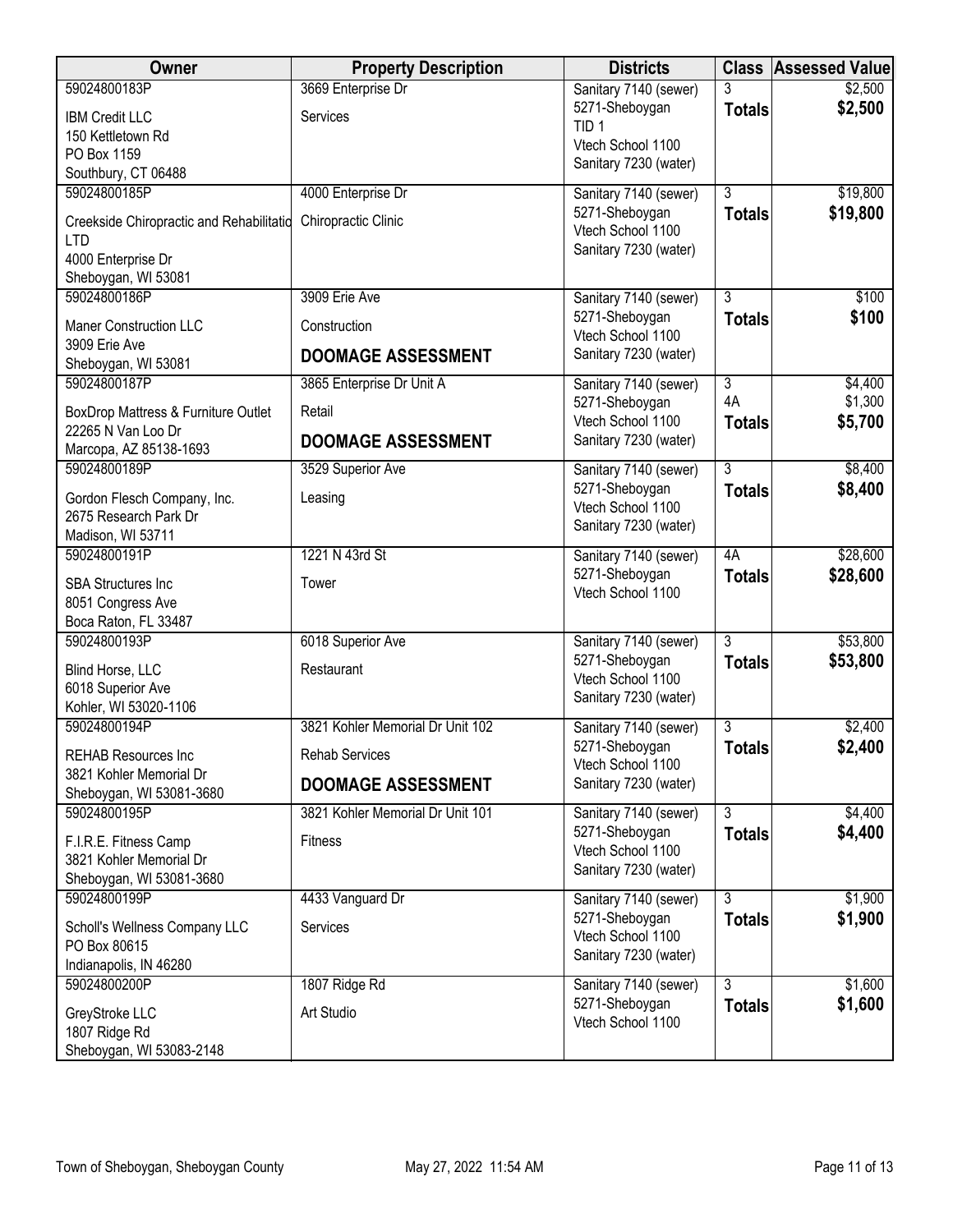| Owner                                        | <b>Property Description</b> | <b>Districts</b>                           |                           | <b>Class Assessed Value</b> |
|----------------------------------------------|-----------------------------|--------------------------------------------|---------------------------|-----------------------------|
| 59024800201P                                 | 3426 Mill Rd                | Sanitary 7140 (sewer)                      | 3                         | \$22,700                    |
| We Care Senior Care, Inc.                    | Senior Home Care            | 5271-Sheboygan<br>Vtech School 1100        | 4A                        | \$3,700<br>\$26,400         |
| d.b.a. Home Instead                          |                             | Sanitary 7230 (water)                      | <b>Totals</b>             |                             |
| PO Box 28589                                 |                             |                                            |                           |                             |
| Green Bay, WI 54324<br>59024800202P          | 4100 Spring Ct              | Sanitary 7140 (sewer)                      | $\overline{3}$            | \$1,500                     |
|                                              |                             | 5271-Sheboygan                             | 4A                        | \$1,500                     |
| Gottsacker Real Estate Company, Inc          | <b>Real Estate</b>          | Vtech School 1100                          | <b>Totals</b>             | \$3,000                     |
| Attn: Gregory Gottsacker<br>915 Hawthorne Ct |                             | Sanitary 7230 (water)                      |                           |                             |
| Manitowoc, WI 54220-2963                     |                             |                                            |                           |                             |
| 59024800203P                                 | 5727 Superior Ave           | Sanitary 7140 (sewer)                      | $\overline{\overline{3}}$ | \$839,800                   |
| Kohler Credit Union                          | <b>Financial Services</b>   | 5271-Sheboygan                             | 4A                        | \$4,500                     |
| 5727 Superior Ave                            |                             | Vtech School 1100                          | <b>Totals</b>             | \$844,300                   |
| Sheboygan, WI 53083                          |                             | Sanitary 7230 (water)                      |                           |                             |
| 59024800204P                                 | 3414 Mill Rd                | Sanitary 7140 (sewer)                      | $\overline{3}$            | \$1,000                     |
| Wells Fargo Financial Leasing Inc            | Leasing                     | 5271-Sheboygan                             | <b>Totals</b>             | \$1,000                     |
| d.b.a. Wells                                 |                             | Vtech School 1100<br>Sanitary 7230 (water) |                           |                             |
| PO Box 36200                                 |                             |                                            |                           |                             |
| Billings, MT 59107-6200                      |                             |                                            |                           |                             |
| 59024800206P                                 | 3422 Mill Rd                | Sanitary 7140 (sewer)<br>5271-Sheboygan    | $\overline{3}$<br>4A      | \$5,700<br>\$2,600          |
| Flex-Staff, Inc                              | Services                    | Vtech School 1100                          | <b>Totals</b>             | \$8,300                     |
| Attn: Michael Hackbarth                      |                             | Sanitary 7230 (water)                      |                           |                             |
| 800 Westhill Blvd<br>Appleton, WI 54914      |                             |                                            |                           |                             |
| 59024800207P                                 | 4024 State Highway 42       | Sanitary 7140 (sewer)                      | $\overline{3}$            | \$38,700                    |
| Lakeside International, LLC                  | Sales & Service             | 5271-Sheboygan                             | 4A                        | \$31,000                    |
| 11000 Silver Spring Rd                       |                             | Vtech School 1100                          | <b>Totals</b>             | \$69,700                    |
| Milwaukee, WI 53225                          |                             | Sanitary 7230 (water)                      |                           |                             |
| 59024800208P                                 | 4914 Superior Ave           | Sanitary 7140 (sewer)                      | $\overline{3}$            | \$3,500                     |
| Leaf Capital Funding, LLC                    | Leasing                     | 5271-Sheboygan                             | <b>Totals</b>             | \$3,500                     |
| 2005 Market St FI 14                         |                             | Vtech School 1100<br>Sanitary 7230 (water) |                           |                             |
| Philadelphia, PA 19103-7009                  |                             |                                            |                           |                             |
| 59024800209P                                 | 3709 Kohler Memorial Dr     | Sanitary 7140 (sewer)                      | $\overline{3}$            | \$2,600                     |
| Wabasha Leasing LLC                          | Leasing                     | 5271-Sheboygan<br>Vtech School 1100        | <b>Totals</b>             | \$2,600                     |
| PO Box 80615                                 | <b>DOOMAGE ASSESSMENT</b>   | Sanitary 7230 (water)                      |                           |                             |
| Indianapolis, IN 46280<br>59024800210P       | 2648 Enterprise Dr          |                                            | $\overline{3}$            | \$1,700                     |
|                                              |                             | Sanitary 7140 (sewer)<br>5271-Sheboygan    | <b>Totals</b>             | \$1,700                     |
| <b>Baxter Healthcare Corporation</b>         | Leasing                     | Vtech School 1100                          |                           |                             |
| Attn: Ryan LLC<br>PO Box 4900                | <b>DOOMAGE ASSESSMENT</b>   | Sanitary 7230 (water)                      |                           |                             |
| Dept 313                                     |                             |                                            |                           |                             |
| Scottsdale, AZ 85261                         |                             |                                            |                           |                             |
| 59024800213P                                 | 3838 Enterprise Dr          | Sanitary 7140 (sewer)                      | 4A                        | \$400                       |
| Transpo Mini-Storage, Inc                    | Storage                     | 5271-Sheboygan                             | <b>Totals</b>             | \$400                       |
| 1209 S 11th St                               | <b>DOOMAGE ASSESSMENT</b>   | Vtech School 1100<br>Sanitary 7230 (water) |                           |                             |
| Sheboygan, WI 53081-5301                     |                             |                                            |                           |                             |
| 59024800214P                                 | 4320 Industrial Ct          | Sanitary 7140 (sewer)<br>5271-Sheboygan    | $\overline{3}$            | \$71,600                    |
| Edgewater Plumbing, LLC                      | Services                    | TID <sub>1</sub>                           | <b>Totals</b>             | \$71,600                    |
| 4320 Industrial Ct                           |                             | Vtech School 1100                          |                           |                             |
| Sheboygan, WI 53083-2094                     |                             | Sanitary 7230 (water)                      |                           |                             |